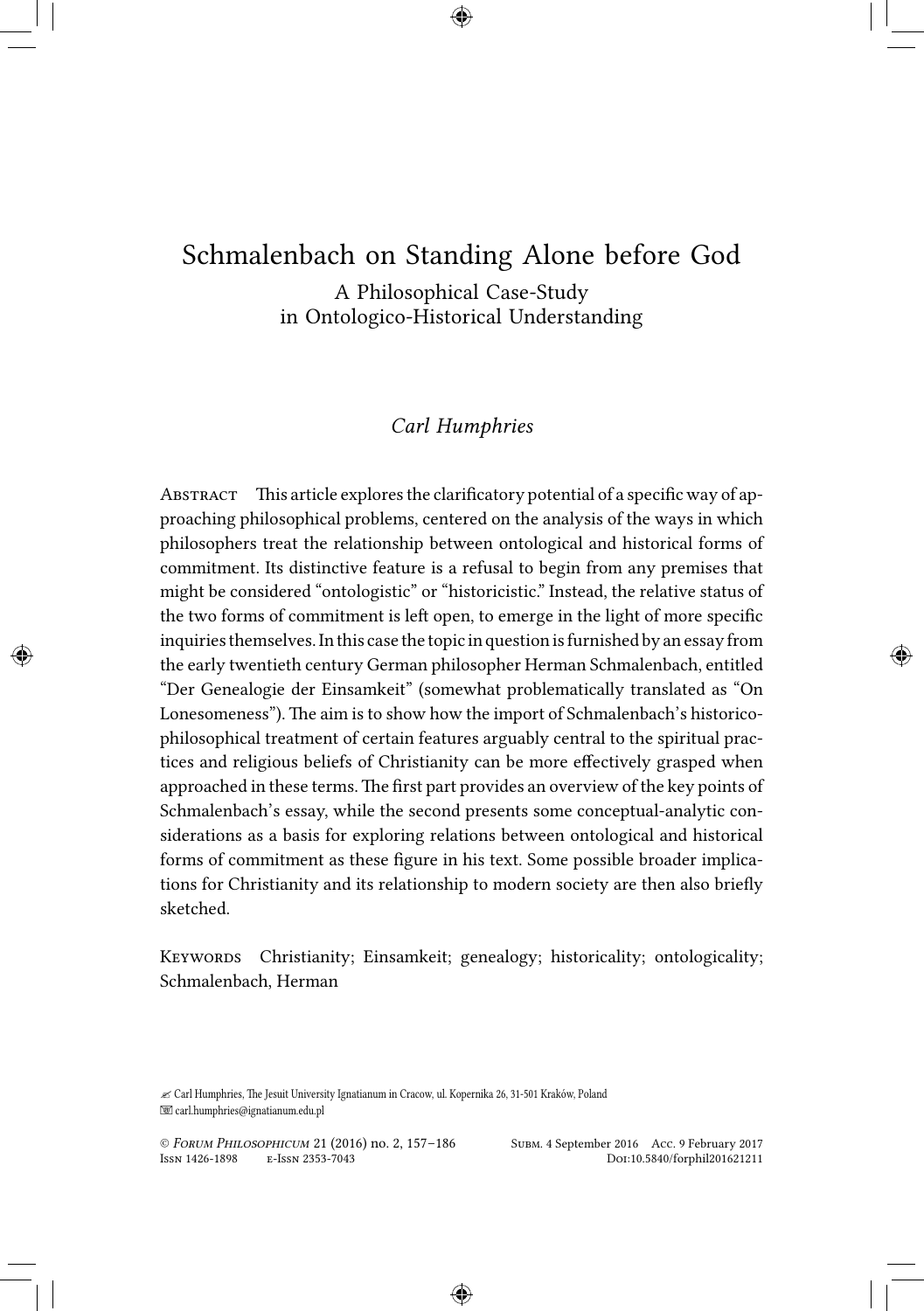# 1. Schmalenbach's "On Lonesomeness" (*Die Genealogie der Einsamkeit*)

### *a. Introduction*

The German philosopher Herman Schmalenbach is best known for his contribution to the wide-ranging debates that took place in the first half of the twentieth century in the context of German social philosophy, over the significance of Ferdinand Tönnies' distinction between "community" (*Gemeinschaft*) and "society" (*Gesellschaft*).<sup>1</sup> Schmalenbach's contribution, apart from being concerned with determining the implications of that distinction for wider issues pertaining to the social constitution of human life (previously raised by thinkers such as Durkheim and Simmel), sought to explore the deeper social and spiritual significance of connections between these concepts and the features proposed by Max Weber as distinctive of modernity with respect to its historical provenance and problematic character.

Acknowledgment of Schmalenbach's own contribution to these debates has, until now, focused almost exclusively on points made in the course of his arguments in favor of introducing a third conceptual category, that of "communion" (*Bund*).² This was intended to stand alongside Tönnies' two basic terms, and thus to enrich the conceptual foundations of the theoretical framework the latter had sought to establish. More specifically, though, it was also meant to shed light on the purportedly explanatory connections involved in Max Weber's controversial thesis, to the effect that the emergence in the West of a distinctive form of culture associated with modern capitalism could be traced back, in some sort of historically explanatory way, to an antecedent development—this being the evolution of certain strands of Protestant Christianity into a particular kind of

1. See Ferdinand Tönnies, *Community and Civil Society*, trans. Charles P. Loomis (Cambridge: Cambridge University Press, 2001). Originally published in German as *Gemeinschaft und Gesellschaft* (Leipzig: Fues, 1887).

2. See Herman Schmalenbach, "Communion—A Sociological Category," trans. Gregory P. Stone, in Herman Schmalenbach, *On Society and Experience*, ed. and trans. Günther Lüschen and Gregory P. Stone (Chicago; London: University of Chicago Press, 1977), 64–125. This article will hereafter be referred to as *CSC*, while the aforementioned volume will hereon be designated using the abbreviation *OSE*. The article in question has also been published in an abridged English translation by Kaspar D. Naegele and Gregory P. Stone, as "The Sociological Category of Communion," in *Theories of Society*, vol. 1, eds. Talcott Parsons, Kaspar D. Naegele, Edward Shils, et al. (New York: Free Press of Glencoe, 1961), 331–47. Originally published in German as "Die Soziologische Kategorie des Bundes," in *Die Dioskuren: Jahrbuch für Geisteswissenschaften* 1 (1922): 35–105.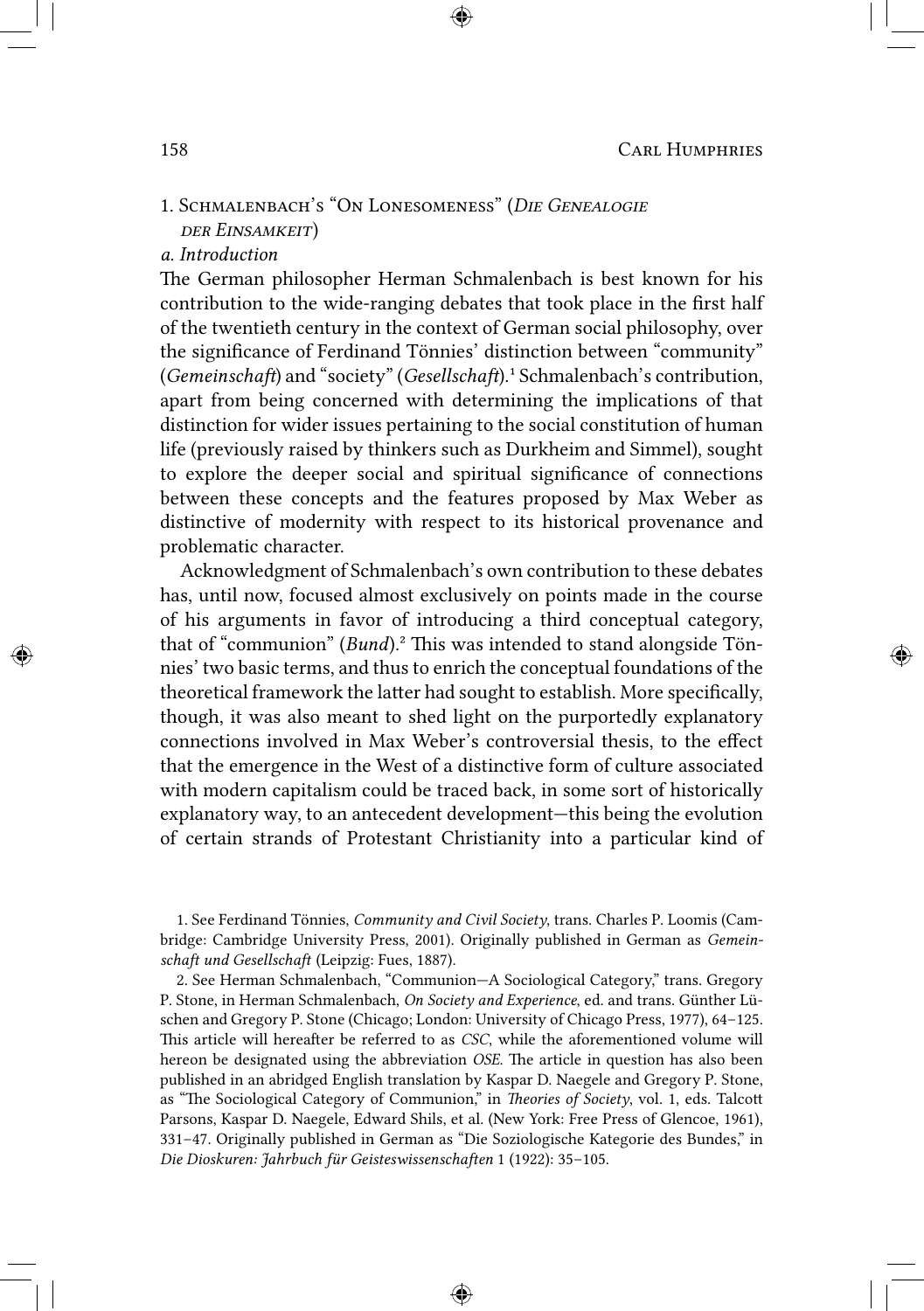religiously motivated way of life that, according to Weber, exhibited the defining characteristics of an ascetic sect.<sup>3</sup>

In these contexts, the primary significance of Schmalenbach's concept of "communion" was that it amounted to the positing of a further, altogether distinctive category with respect to social ties, groupings, and togetherness, whose cohesive character was taken to be constituted in the first instance neither by an organically evolved mode of everyday collective practical existence, with its embedded (and presumably dependent) beliefs, customs, rituals, and so forth (*Gemeinschaft*), nor through civic agreement on how issues of coexistence between individuals are to be contractually resolved through mutual recognition and normative consensus (*Gesellschaft*). Instead, according to its author, it emerges from the *bare fact* of its protagonists' having undergone a shared affective experience of a certain kind: an experience of collectively felt emotion, brought about by factors that, to the extent that they are amenable to being cultivated at all, are pursued just for the sake of the particular sort of social and interpersonal cohesion which only this collective experience of feeling makes possible.

Schmalenbach went on to argue that the form of ascetic religiosity considered by Weber to have played an essential formative role in the emergence of the modern middle-class cultural mind-set central to capitalism is an instance of precisely this category of social cohesiveness. What has gone unnoticed, however, is that elsewhere Schmalenbach also elaborated his own distinctive account of the philosophico-spiritual origins, evolution, and significance of this same ascetic strain within Protestant Christianity, along with its "communion-based" social character—in the essay "On Lonesomeness" (*Die Genealogie der Einsamkeit*) which is to be considered here.<sup>4</sup> That this has not been duly noted is to be regretted, as what

3. See Max Weber, *The Protestant Ethic and the Spirit of Capitalism*, trans. Talcott Parsons (London; Boston: Unwin Hyman, 1930). Originally published in German as *Die protestantische Ethik und der Geist des Kapitalismus* (Tübingen: Mohr, 1920).

4. Herman Schmalenbach, "On Lonesomeness," in *OSE*, 137–54. This article will hereafter be referred to as *OL*. Originally published as a journal article entitled "Die Genealogie der Einsamkeit" in *Logos* 8 (1919). (Page numbers from the latter will also be given here, in square brackets.) This is the only English translation so far available, which is unfortunate as it not only involves substantial abridgments, even omitting in some cases key passages of Schmalenbach's original text, but is also highly unsatisfactory as a translation—particularly from the point of view of grasping the philosophical issues at stake. From this point of view, even their translation of the key term "Einsamkeit" as "lonesomeness" is highly misleading, given its connotations in contemporary American English, which suggest some sort of rather sentimental mood. The general problem with Lüschen and Stone's translations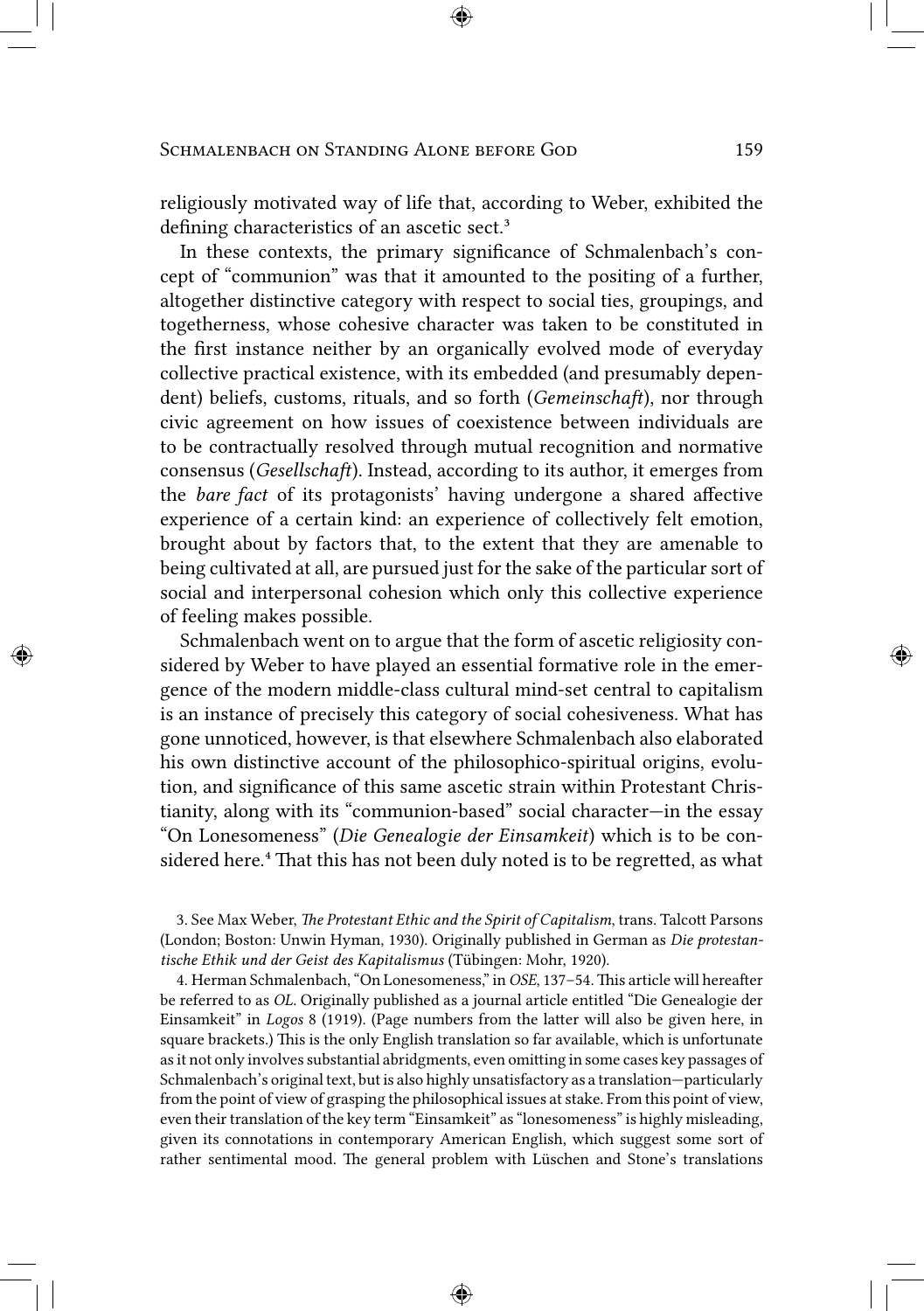Schmalenbach has to say about the matter is significant not only by virtue of its intrinsic interest, combined with the exceptional scope and richness of the author's treatment of the historical, cultural, and philosophical issues it raises (and their associated phenomenological and psychological aspects), but also because it suggests that this particular "communioncharacter" itself has a deep and complex history, both with respect to its sources specifically within Christianity and more generally.

As will emerge in due course, the account in question, when considered from a conceptual-analytical perspective, is not without problems: above all, it raises a set of questions about what background assumptions we should think of ourselves as being entitled to make with respect to the relative status of ontological and historical forms of commitment. Moreover, as I hope to show in due course, there is reason to think that a conceptual clarification of these more far-reaching issues may prove helpful for grasping the import of Schmalenbach's text. And this, in turn, may furnish a basis for thinking of such a process of clarification as constituting a philosophical *case-study* of sorts: a study dedicated to determining, with reference to a given more or less specific domain of concern, what sort of clarification ensues when all general assumptions and prejudices concerning the relative priority of ontological forms of commitment on the one hand, and historical forms of commitment on the other, are suspended pending the actual findings of the domain-specific investigation in question.

#### *b. The Structure and Thematic Content of Schmalenbach's Essay*

Schmalenbach's essay can be divided into five sections, each loosely corresponding to a distinct sub-topic within the overall area of the author's

of Schmalenbach is that the translators pursue a policy of linguistic "domesticization" (i.e., seeking loosely equivalent, but idiomatic and familiar, expressions in the target language at the expense of capturing the form and structure of meaning present in the original source-language text) to the point that it becomes hard to discern the author's original intentions. (I shall, of course, seek to clarify and mitigate many of the resulting difficulties in the course of my ensuing commentary on Schmalenbach's text here.) On the other hand, the fact that this is the only translation available, with the central term "lonesomeness" appearing in its title, means that from the point of view of fostering a wider discussion of Schmalenbach's ideas, it makes practical sense, at least for the moment, to continue to use the term. However, outside of direct quotations from Lüschen and Stone's translation, I will place it in quotation-marks, in order to indicate its status here as a mere placeholder for the perspicuous translation that it still awaits. Owing to these considerations, in the present article reference will be made, where appropriate, directly to the original German text, with all references to the English translation also cross-referenced to it.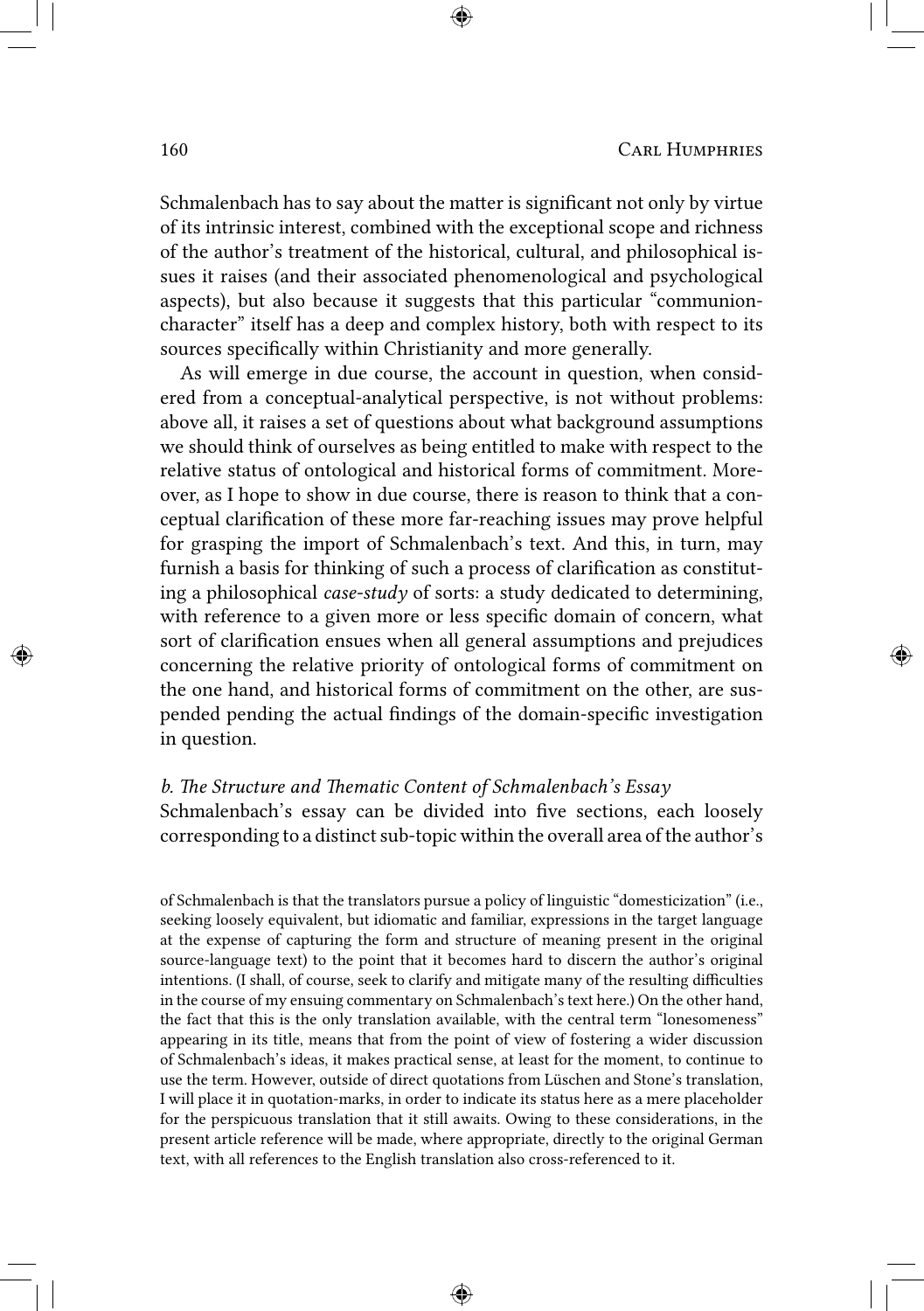concern.<sup>5</sup> The first considers the relationship between "lonesomeness" understood in positive and negative terms, respectively. The next offers some general remarks concerning its relationship to certain developments in Western philosophy. The third focuses on Antiquity, taking in not only the cultural mind-set of the Greeks in its various phases of social, artistic, and intellectual development, but also early Christianity. Next comes a discussion of its relation to the Middle Ages, the Renaissance, and the Lutheran Reformation. Finally, we are presented with an account of the distinctive form that the experience of "lonesomeness" takes in our modern epoch—one centered on its origins in Calvinism, but also taking in such historical figures as Rembrandt, Frederic the Great of Prussia, and—last but not last—Nietzsche. I shall first give a brief summary of each of these.

Schmalenbach begins his treatment of the topic with a discussion of the negative character that we intuitively tend to associate with the experience of "lonesomeness," understood loosely as the feeling of being estranged from one's surroundings.<sup>6</sup> There is, he points out, an obvious contrast with our seemingly primeval sense that the natural way for humans to be is to exist in a state of experienced unity, both with our natural surroundings and (through identification with a close-knit social community) with our fellow human beings (*OL*, 137–8 [62–3]). Given that this is so, it might initially appear as though the experience of estrangement could only be properly thought of as a passing psychological effect, occurring in response to contingently arising external factors. Yet the author goes on to note that even for human beings understood at this level, it is possible to have a powerful and emotionally profound experience associated with one's being alone, either in general terms or in some more specific way—one that nevertheless seems quite independent of one's actual and particular

5.These sections are marked off as such, and given separate titles, in the abridged English translation by Lüschen and Stone referred to here, but in fact there are no corresponding formal divisions in the original German text. Hence they would be more accurately referred to as more or less distinct phases of a single continuous exposition. To be sure, such a division only captures the organizational contours of the essay on the crudest of historico-philosophical levels, yet given the sheer complexity and richness of the ideas being unfolded, it may prove helpful to readers as an initial point of entry into Schmalenbach's text.

6. Schmalenbach uses the German term "Fremdheitsgefühl," which Lüschen and Stone translate as "alienation." However, I myself consider "estrangement" a better translation, given its more spiritual resonances, and because it discourages readers from associating the concept too readily with certain more familiar uses of the term "alienation" in modern social thought—notably in Marxist theorizing.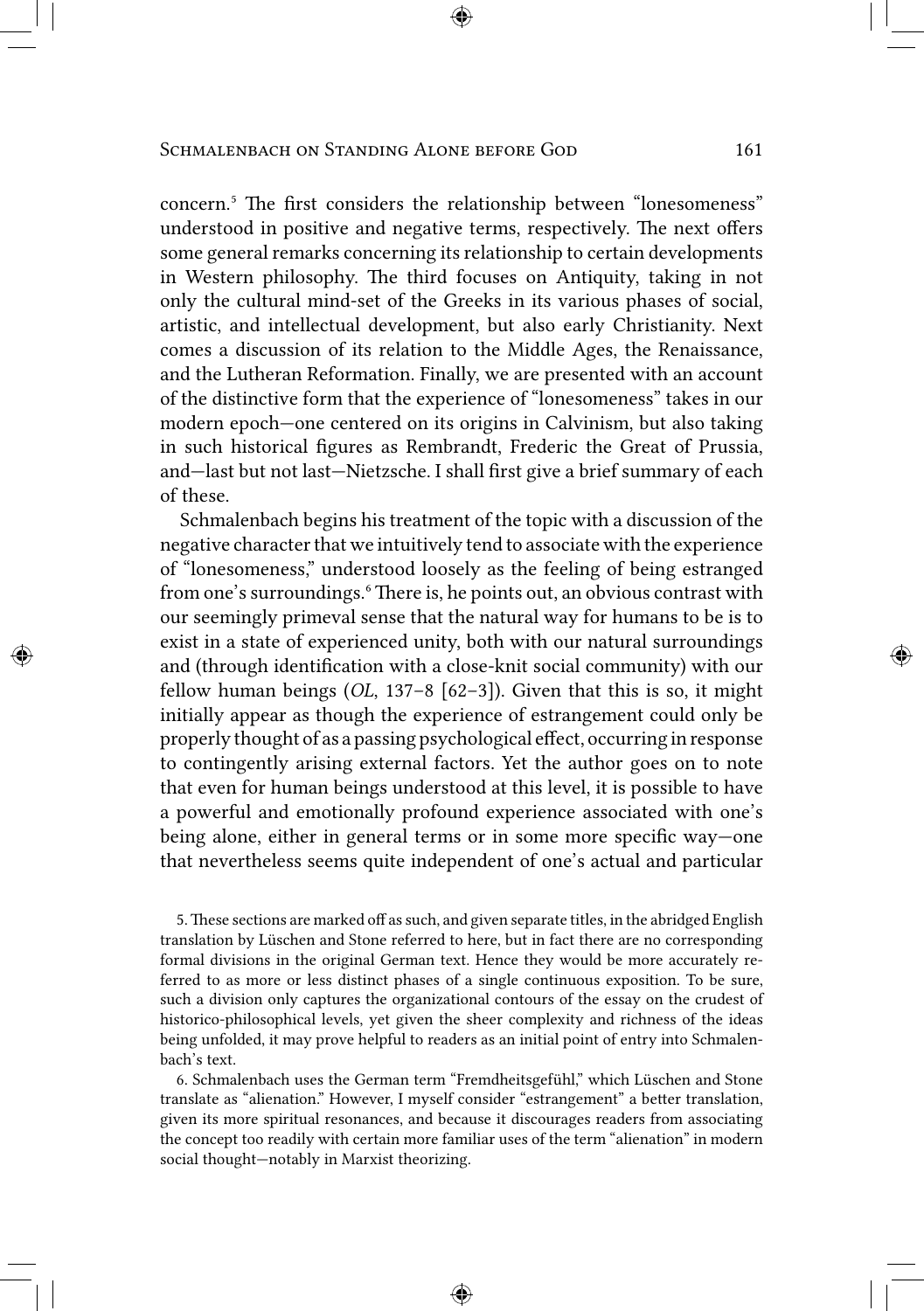circumstances. (Such circumstances, he states, may even point in the opposite direction, as when one is in the company of close friends.) In such cases, the experience, which can be intense to the point of being terrifying, seems to come directly from one's very soul, and to be something quite other than a mere *response* to the circumstances in which one happens to find oneself:

This feeling is not determined by external conditions; it floods spontaneously out of one's very soul and, because of this, does not have, as does "accidental" lonesomeness, the character of the transitory. Lonesomeness is suddenly realized in its essence as an experience appearing in one's consciousness, at times briefly and at times for long periods. Where it is fundamental and, so to speak, essential, it lives permanently in the form of all experiences coloring subconsciousness. . . . This lonesomeness, even if it is not experientially permanent, has as part of its very character a trait of permanence—something that may consciously appear, disappear, and reappear—a fundamental condition which persists forever, and can at best be awakened by external circumstances though it can never be created by them.<sup>7</sup>

This, according to Schmalenbach, calls into question the initial characterization of "lonesomeness" as a negation of one's natural state of unity with others and with the world around one. Instead, what the aforementioned experience implies is that "[t]rue lonesomeness occurs despite such natural externalities and is realized only in one's soul. It is, however, positive, because it is more than merely a sense of something missing" (*OL*, 139 [63]). The perception that it corresponds to a *lack* of something (i.e., of something external, or of involvement with absent others) marks, according to Schmalenbach, a failure to see its grounding in the positive character of the "I" itself. Hence, "the negative tone of lonesomeness is aroused in the process of emergence into consciousness; it is not basic or fundamental. In contrast, the positive origin [in the subconscious] bespeaks the true and genuine character of lonesomeness."<sup>8</sup>

7. *OL*, 138–9 [63]. As is made clear elsewhere, in his essay on the category of "communion" (*Bund*), the notion of "subconsciousness" (*Unterbewusstseins*) functions in a rather specific way for Schmalenbach, which must be distinguished from its more familiar use in psychoanalytical discourse (*CSC*, 258, note 6).

8. *OL*, 139 [63]. Schmalenbach also states that "[t]he soul is on a permanent quest for social cohesion or sharing, although failure of such a quest is foreordained by the fact that one soul can never totally assume the role of any other," and seeks to distinguish "real lonesomeness" from profound states of mourning and self-preoccupation, whose depth of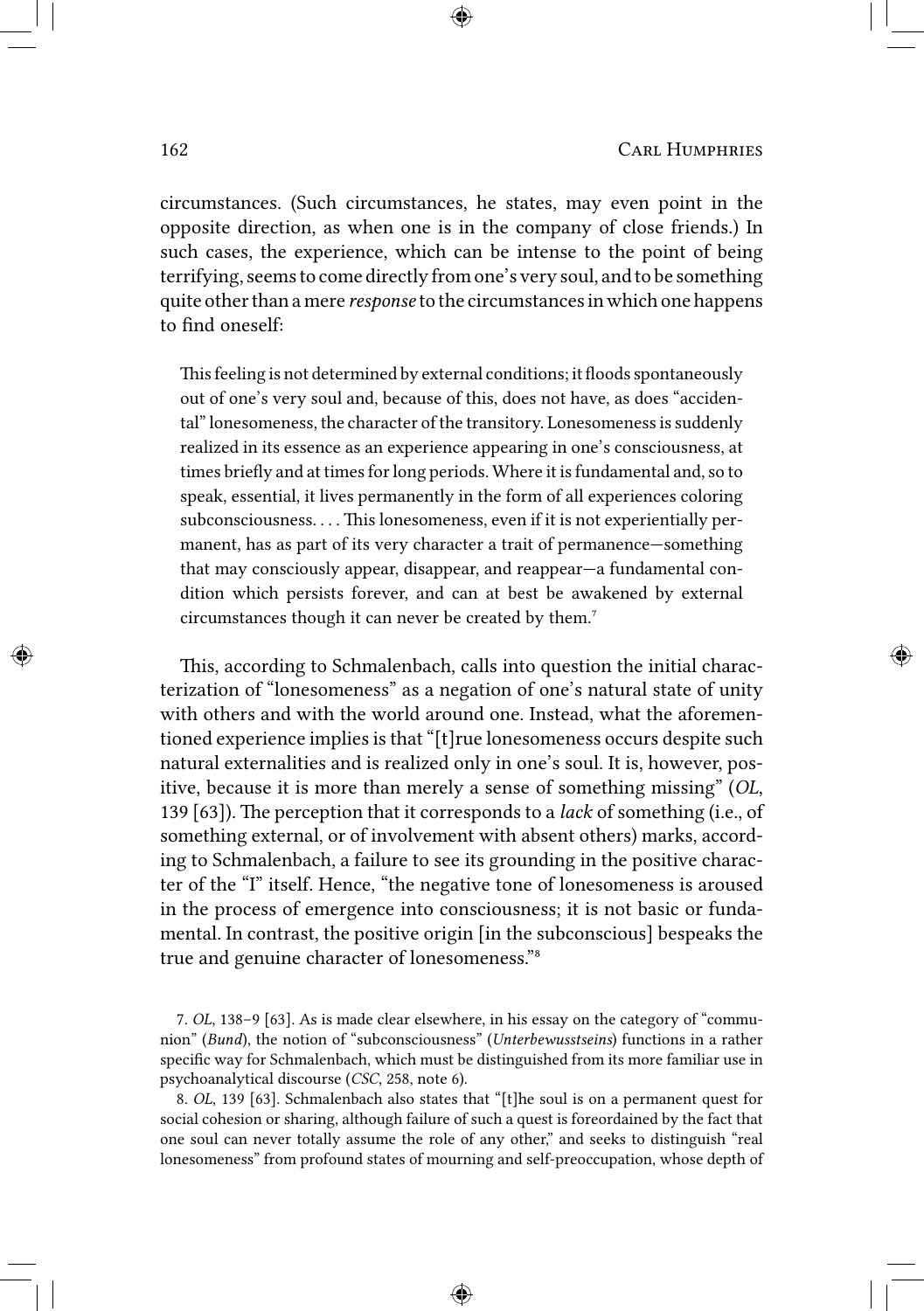Schmalenbach nevertheless acknowledges that for "lonesomeness" to be in play at all as an intelligible *form* exhibited by our encounters with ourselves as individuals, a certain cultural situation must already be in place—one amenable to the emergence of "such an individual single-soul feeling" (*OL*, 140 [64]). The positive aspect whose priority he seeks to emphasize thus calls out to be related to a number of different areas of concern: especially, *inter alia*, the issue of the origins and significance of individuality and individualism (in Western civilization), and connections between these and subjectivism. His intention, though, is to largely leave these to be explored elsewhere,<sup>9</sup> and to concentrate just on the *situational* aspect just highlighted, where this is understood as comprising matters pertaining to the intellectual-spiritual context and grounding of "lonesomeness" itself, along with any historical and cultural-philosophical questions prompted by the investigation of this. Even so, for this to make sense, it is necessary that he first consider the general contours of the relationship between "lonesomeness" and certain strictly philosophical currents prevalent within Western culture. In so doing, he aims to make clear just why it is that, in his view, we would be mistaken, were we to think it possible to shed real light on the former by invoking no more than its relations to the latter. That set of auxiliary concerns brings him to the second phase of his treatment of the topic.

According to Schmalenbach, it is indeed tempting to see a parallel between the apparent emergence of "lonesomeness" as a distinctivelymodern sort of experience and the seemingly quite new conception of the Cartesian ego that marked the starting point of modern philosophy, and which—to paraphrase his own characterization—transposes unmediated reality into the sphere of the individual consciousness, leaving everything else to be inferred from that(*OL*, 141 [65–6]).This, he says, has the seeming attraction of allowing us to translate the experience of "lonesomeness" into something more concrete—a kind of move that naturally carries a certain appeal if one is engaged in "philosophy construed as a metaphysical conceptual scheme" (*OL*, 141 [66]). At the same time, the Cartesian ego, he states, is defined by its relationship to the Cartesian methodology of doubt, relative to which it really just performs the role of a limit-concept. Furthermore, it is predated in antiquity by the subjectivistic theory of value preferences, and the perception-based metaphysics of the individual soul, of the sophists.

negative feeling may make them impervious to the comforts of fellowship, art or religious faith (*OL*, 139–40 [64]).

<sup>9.</sup> See Herman Schmalenbach, "Individualität und Individualismus," *Kantstudien* 24 (1920).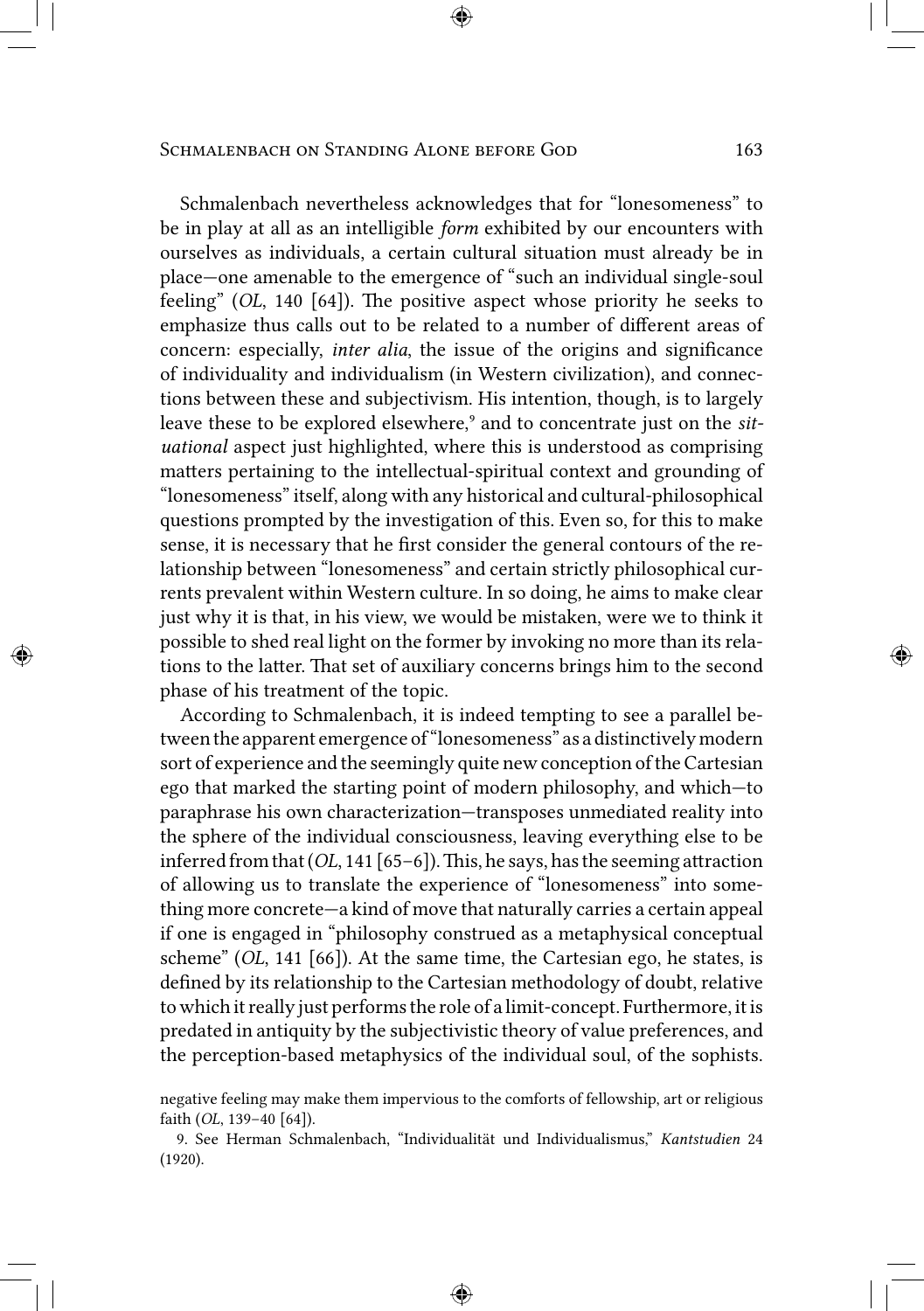Schmalenbach, though, rejects the idea that either the absolute scepticism of the sophists or the methodological scepticism of Descartes could be adduced as a plausible basis for the overall "single-soul feeling" that must be regarded as a precondition for "lonesomeness" itself:<sup>10</sup>

The sophists lived only after the original experience; experiencing it afterward, they used it for their own ends. Skepticism is not a wellspring. It is simply something one can turn around as an argument for the separateness of the soul. It follows subjectivism, but both are, first of all, completely independent of one another. They are autochthonous, although the repetitive historical conjuncture of both may signal the fact that they are in a common intellectual situation. Both are the expression of this situation.<sup>11</sup>

Having established to his satisfaction that it is this broader situation that ought to constitute the focus of interest, Schmalenbach embarks on the remaining phases of his discussion. In these, he sets out a chronologically ordered account of the development of Western culture in respect of those features that, on his broad construal of what is required for an understanding of "lonesomeness," count as most relevant and illuminating. Schmalenbach first notes a number of important precursor-elements of the subjectivism of the single-soul feeling that are observable in the period of antiquity and early Christianity. In Antiquity there was, above all, the shift from epic to lyric manifested in the time of disturbances affecting the Homeric world in the seventh century BC, the emergence of the individual who is tragically isolated from the cosmos by events in Sophocles, and the affirmation of an ideal of the separation of the subject associated with the historical figure of Socrates—as "separated . . . from all ties of tradition . . . and alone with truth in itself" (*OL*, 145 [77–8]). Nevertheless, such elements could not be taken up or developed by Plato or Aristotle:

10. *OL*, 142 [67]. There is insufficient space here to properly present Schmalenbach's reasons here, except to say that he takes the linkage between "lonesomeness" and the subjectivism that encourages the association with scepticism to lie at the level of an *affective* rather than a *merely* cognitive subjectivism. A central part of his thought here is that this is sufficient to distance it from the sophists, while at the same time this same "lonesomeness" can, on his reading, only be linked to early-Enlightenment scepticism if the latter is viewed from a standpoint already colored by a knowledge of later, more complex philosophical and cultural developments. Hence, what the apparent linkage really reflects are the historical connections obtaining with that which only emerged subsequently (*OL*, 142–3 [67–70]).

11. *OL*, 143 [70]. The German is somewhat more specific here, asserting that "beide in einer gemeinsamen geistiger Gesamtsituation, deren Ausdruck beide dann sind, verwurzelt sein dürften."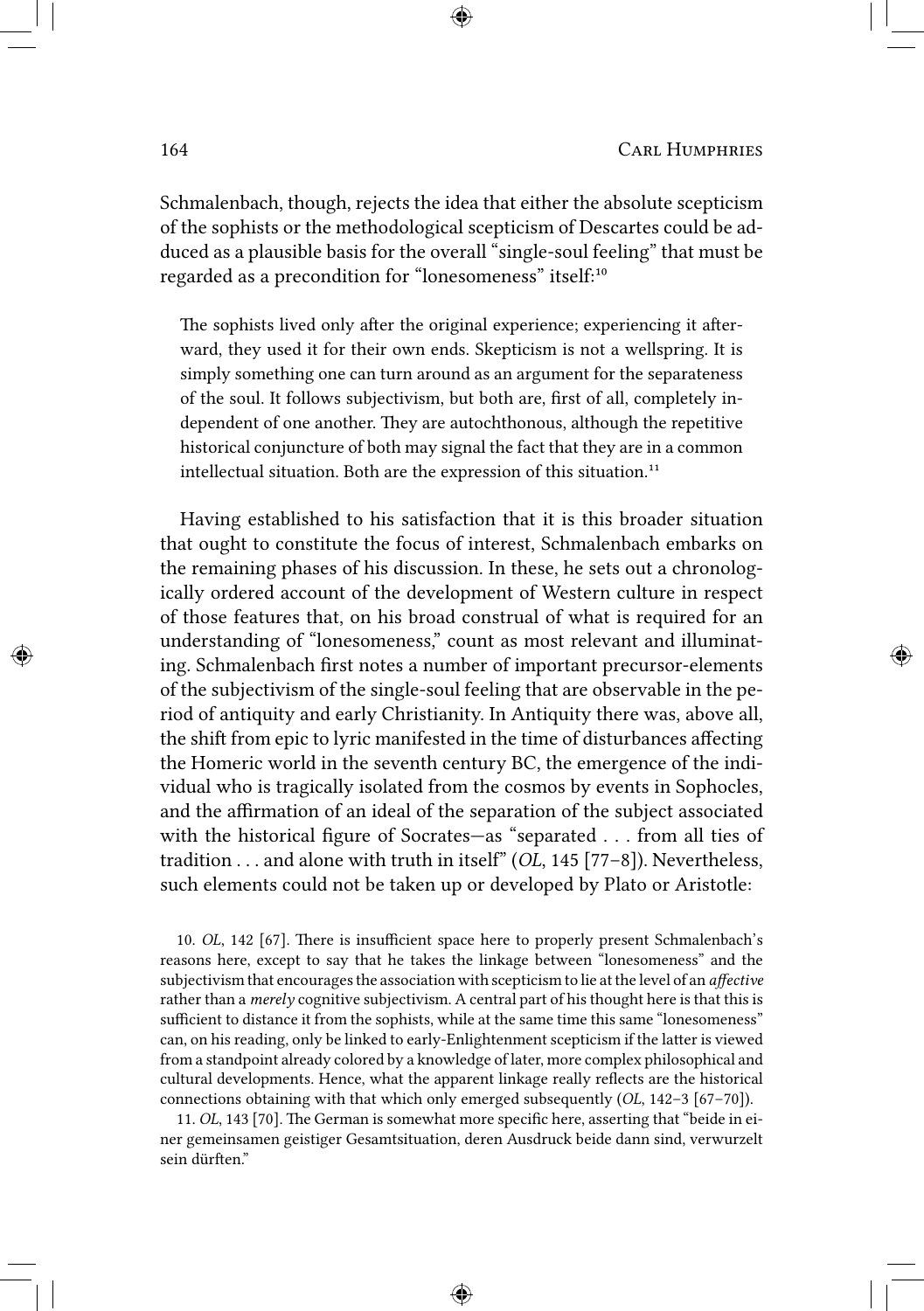Plato's great soul was, first of all, oriented towards participation, if not in the state or in the realm of the state, then in the objective and rich, enormously elaborated life of ideas. Aristotle was too much imbedded [sic] in the organically created, in the effects in and of material. (*OL*, 146 [79])

Instead, "[t]he religious yearnings of the time finally found their fulfillment in Christianity, where the feeling and consciousness of the single soul were bared" (*OL*, 146 [80]). But this, he emphasizes, cannot be reduced to a concern with recognizing the eternal value of the human soul. It rather reflects something more specific in its significance:

if not in the teachings and preachings of Jesus, then from the tone of the evangelical accounts (particularly among the Synoptics) and also from Jesus' first historical impact, once can indeed recognize the peculiar, most puzzling emergence and blossoming of something unique—the reality of soul, that is, singular soul—which was never previously acknowledged. (Ibid.)

He also discerns traces of the single-soul feeling in ancient Judaism, with its remote and bodiless monotheistic god. According to Schmalenbach, this religion originally had, as its very essence, the social traits distinctive of what he calls a "communion" (*Bund*):<sup>12</sup>

This was not only a communion, as usually understood, between selected people and god [sic], but also and particularly a communion among men who were united in their avowal of this one god. The separation of the leader, who is permitted to face or at least hear god on a mountain, apart from the others, does not mean intrinsic nearness to but distance from god.<sup>13</sup>

On the other hand, "lonesomeness," he states, also manifests itself as nearness to God, in the form of Christ's prayer on the cross,<sup>14</sup> and this marks a radically new development for Schmalenbach: the "lonesome" *prayer*.

12. See the discussion of this concept above.

13. *OL*, 146–7 [81]. The decision of Lüschen and Stone not to capitalize the term "god" in their translation is misleading, since Schmalenbach does not in fact write here from the position of someone overtly committed to a sceptical rejection of religious claims (e.g., about the existence of the deity), even if he tends to approach religious matters from a perspective that treats their significance as being profoundly dependent on an acknowledgment of their historico-cultural situatedness.

14. "My God! My God! Why hast thou forsaken me?" (Mt 27:46, KJV).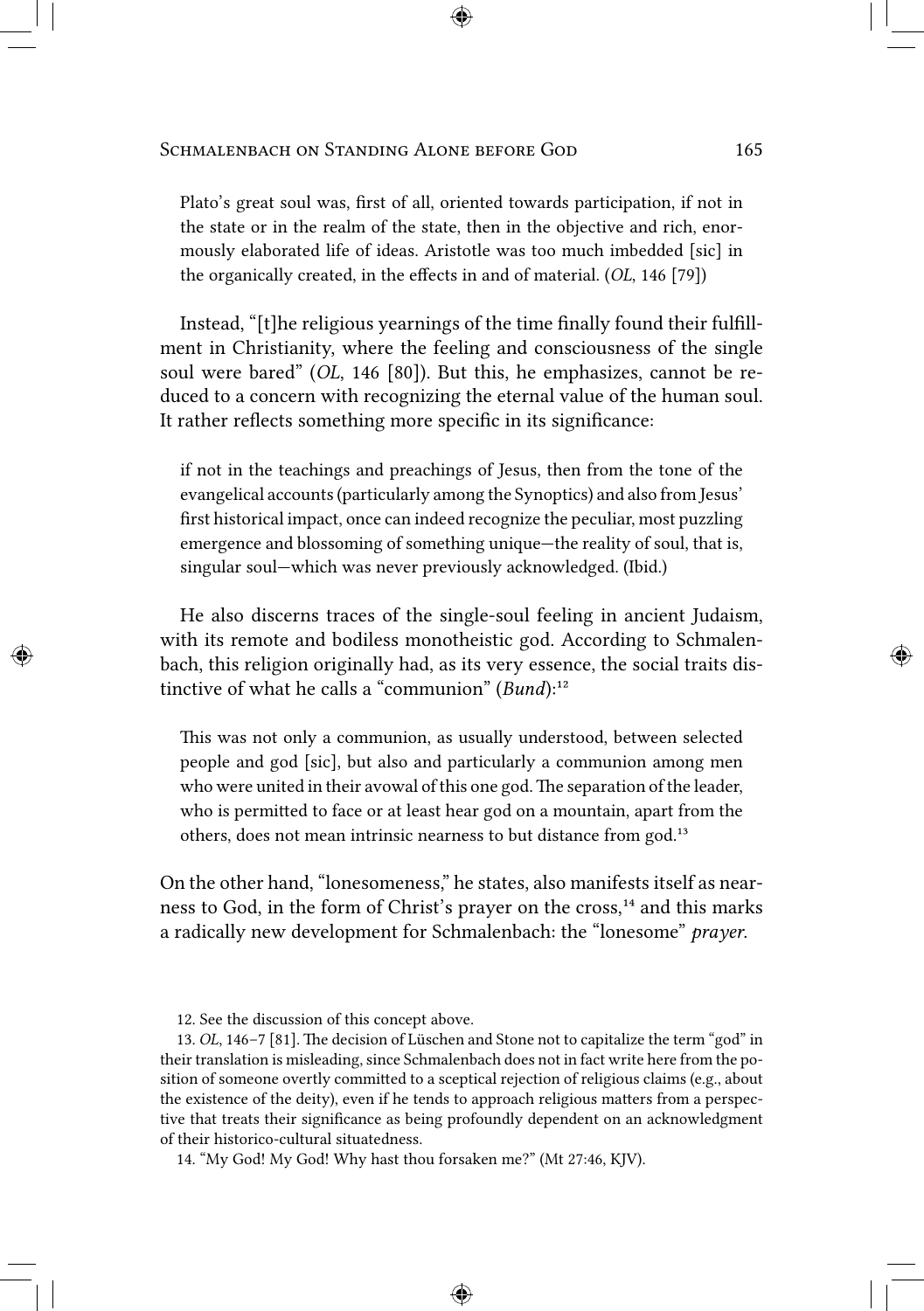Lonesomeness in prayer and lonesomeness before death mean the same, because death is not only an obedient acceptance of a destiny fashioned by god, but also positive submergence in god, as in the death of Socrates, and Sophocles' Antigone, whose deaths were not only mere submission to the law. (*OL*, 147 [81–2])

In the context of Schmalenbach's overall account, the importance of this lies in its enabling us to observe a point of connection linking the various strands previously mentioned, evidenced at a stage *historically prior* to the ensuing institutional synthesis of Christian and Graeco-Roman elements to form official "state-church" Christianity—out of which evolved the medieval Catholic church. Subsequently, in the context of the "tight social structures" associated with this last, each single soul was to be "assign[ed] to an exact and predetermined position in the hierarchical system," and where "[t]his position gives essence to the soul. It is basic to the soul as such" (*OL*, 147 [82–3]).

The consequence, according to Schmalenbach, was that with medieval Christianity "the single soul merged ever more into the big roundelay of the faithful totality."<sup>15</sup> Even so, he notes that the vision of a lonesome soul finding itself directly exposed before God did persist over the course of the Middle Ages thanks to religious mysticism, which distanced itself from the institutional and semi-secular levels of church activity and, in the Catholic Christian context, chiefly took the form of yearning for the adoration. While both the Renaissance (Michelangelo, Leonardo) and the Reformation then furnished negations of one kind or another of the mediating status-hierarchy of the Church, it was only, in Schmalenbach's opinion, the latter, and not at all the former, that was responsible for the subsequent breaking through once more of the theme and consciousness of the single soul—once again as "non-mediating lonesomeness before god."<sup>16</sup>

[I]n the destruction of the church, in the destruction of the mediating principle, lies the essence of the Reformation. . . . The constant contribution of

15. *OL*, 147 [83]. The German phrase "im großen Reigen der gläubigen Gesamtheit" might perhaps be better translated as "into the great round-dance of the faithful totality."

16. *OL*, 148 [84]. One might well question this, at least if one is prepared to look beyond philosophy and the visual arts as being representative of what the Renaissance amounted to. For example, it could be argued that the figure of Shakespeare's Hamlet takes us at least some way in the direction described, albeit in an unconsummated and unfulfilled sort of way. On the other hand, some might argue that this just constitutes evidence that themes distinctive of the Reformation are already incipiently in play in his work.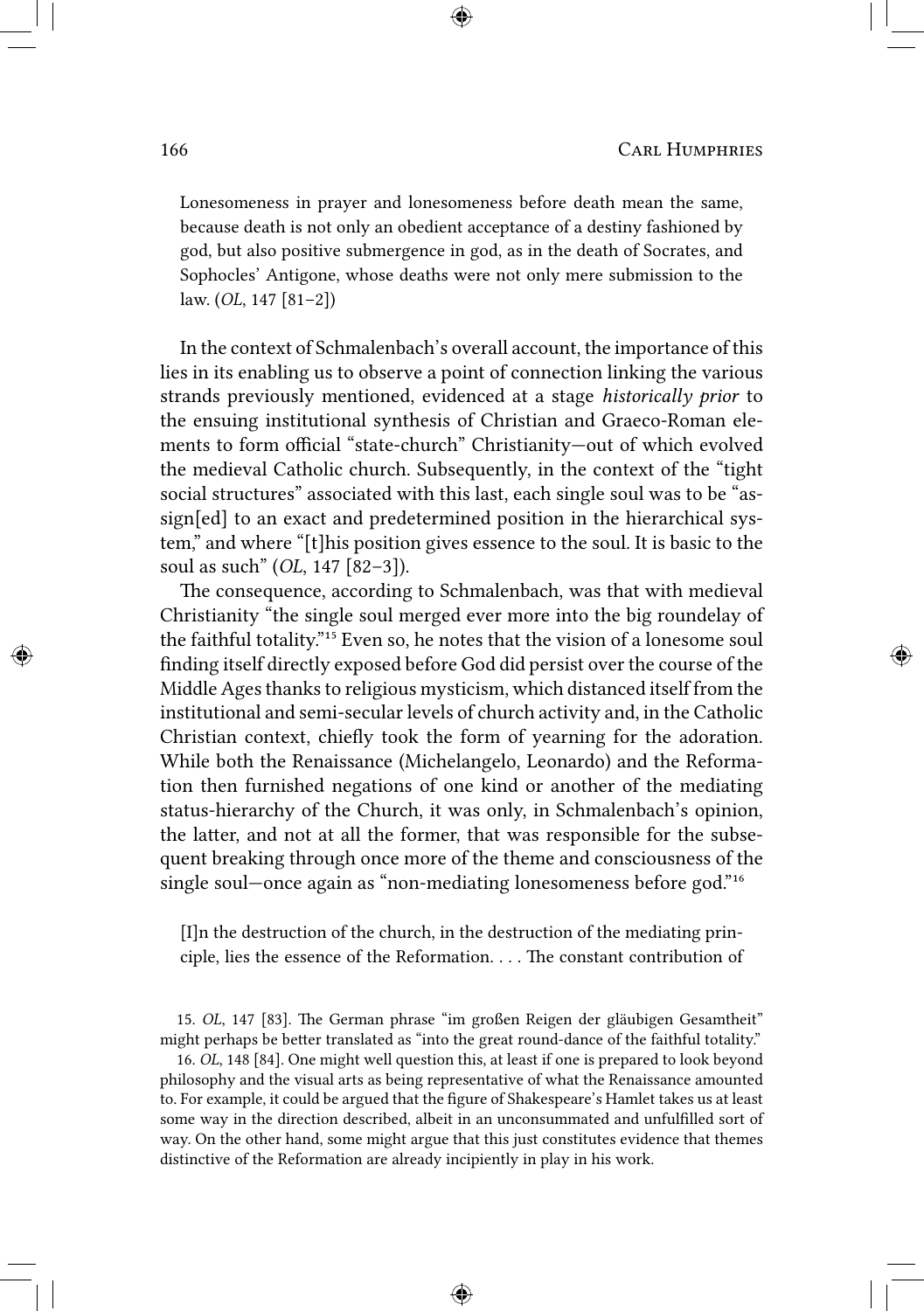antiquity to the construction of the Catholic church was quite correctly recognized as central. Moreover, the characterization of antiquity as depicting the interdependence of the divine and the secular was also seen quite correctly. In contrast to this, the Reformation was supposed . . . to be a renewal of original Christianity.<sup>17</sup>

Schmalenbach is inclined to see the historical figure of Luther as embodying, more than anything else, the Protestant Reformation's rediscovery of the spirit of religious "lonesomeness," and as doing so in terms that also furnish a central point of reference for understanding the emotional and cultural sources of "lonesomeness" more generally. In effect, he takes the case of Luther to epitomize the essence of the experience itself.

In profane affairs this same man [Luther], the most lonesome in his religious ardor, was . . . truly and sincerely sociable. . . . However, in the thick [German: *Glut*—my translation] of religious experience,<sup>18</sup> in the terrible dark night of the eternally sinful soul, in the sudden ecstasy of underserved mercy, Luther is so very alone,<sup>19</sup> like Christ on the cross or on the Mount of Olives-"alone with his god." The secular has been shed. No institution, not even of the most spiritual kind remains; no friends are left. Only the shivering, freezingly anxious, freezingly blessed, single soul is there before god.

In this all-encompassing formula, "with one's god alone," we have clarified in full measure, far beyond Luther, every development of the feeling of the single soul. . . . The positive nature of "being alone with one's god" creates the genuine lonesomeness of the really individual soul.<sup>20</sup>

Rather than seeing religious mysticism (in the sense of an absolutely unmediated encounter of the individual with God) as Nietzsche did, as an outcome of the conjunction of scepticism with a yearning for the other-

17. Ibid. In the same passage we can read that "it [the Renaissance] did not recognize the 'lonesomeness' of the soul. Nowhere in the Renaissance does a lonesome soul stand miserably and silently before the dreadfulness or the sweetness of the infinity to which it would surrender itself. The present is its primary sphere, and it is here that it passionately enjoys life."

18. In their translation, Lüschen and Stone simply transpose "Glut" into its nearestsounding English equivalent, "glut," which is surely grossly inappropriate here inasmuch as it signifies a negative excess of something.

19. In fact the original German is significantly stronger here, speaking as it does of Luther's being "endlessly" or "infinitely" alone ("[D]a ist Luther so unendlich allein," *OL*, 149 [84]).

20. *OL*, 149 [84–5].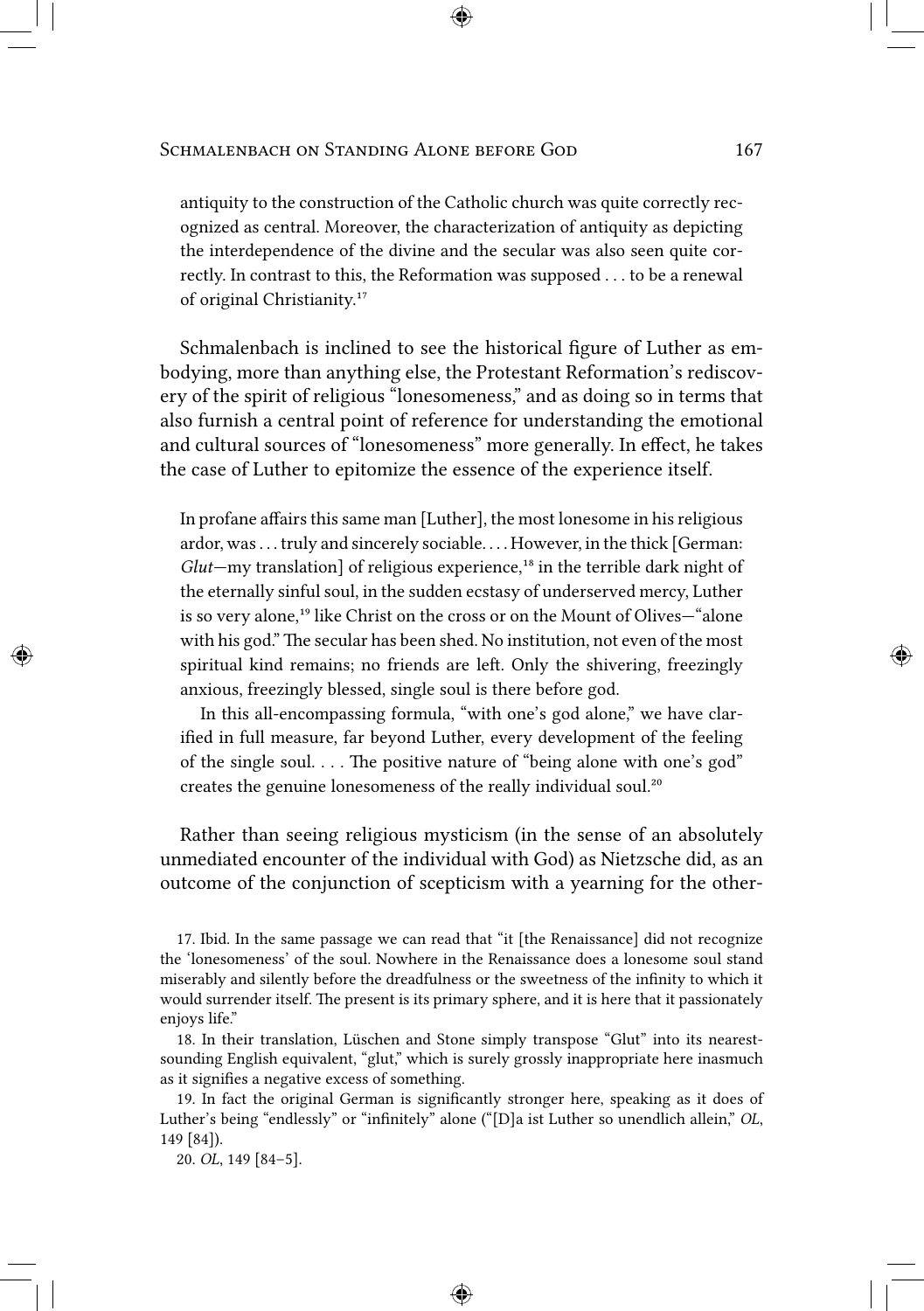worldly that implies a this-worldly lack (so that a constitutive negativity can then be imputed to mysticism), Schmalenbach declares that such mysticism itself provides the positive founding element in relation to scepticism and the other-worldly yearning that Nietzsche associates with it: "The mystic view and mystic union with god are certainly primary. Scepticism is the vehicle [German: *Vehikel*—my translation]."<sup>21</sup>

Schmalenbach, in taking the case of Luther as representative, portrays the experience of being "alone with god" as having the form of an intensifying religious encounter, whose unfolding can, at the same time, strike one as deeply self-contradictory. First there comes a process of detaching the inner core of one's affective being from all engagement with the outer sphere of everyday worldly concerns, where the sense of isolation that results from doing so engenders a heightened sense of one's own empirical status as an individually existing self. Then, as one waits with one's soul thus laid bare (in its separated existence, which one only now experiences fully—albeit only temporarily), there arises a sudden development in quite the opposite direction, in the form of an experienced dissolution of individuality and the boundaries of self into the eternal. Finally, in a still further deepening of its self-contradictory character, one reengages with the very sphere of outer-worldly concern that one had previously been at pains to put behind one, except that this time this sphere itself shows up as permeated by a new and special quality of spirituality, a light infused with the presence of soul, as if it were itself now standing in and reflecting the unmediated presence of God. At this point, Schmalenbach notes, we observe a restoration of some sort of primal relationship to one's surroundings, with all of reality appearing animated, much as one would expect, given the close connections between pantheism and mysticism. Moreover, from here on one finds that in respect of one's interactions with others, maintaining a state of "lonesomeness" now serves

21. *OL*, 150 [86]. Lüschen and Stone translate "Vehikel" as "mediator," but this surely conveys something that would be more appropriate to the formulation by Nietzsche that Schmalenbach is seeking to reject here. Translating it word-for-word as "vehicle," on the other hand, keeps in play the implication of the original text, to the effect that the mystical may in certain contexts show or express itself *through* (or *as*) philosophical scepticism of one sort or another, without entailing a relation of co-dependency with the latter. In one of the untranslated passages (ibid., 1919: 86), Schmalenbach also seems to suggest that independently of whether or not we are prepared to assert that the scepticism of the sophists was grounded in some sort of single-soul feeling (of the kind operative within "lonesomeness" itself), that single-soul feeling, which certainly did ground some of the more subjectivistically motivated forms of scepticism, definitely itself had its origins in religious mysticism.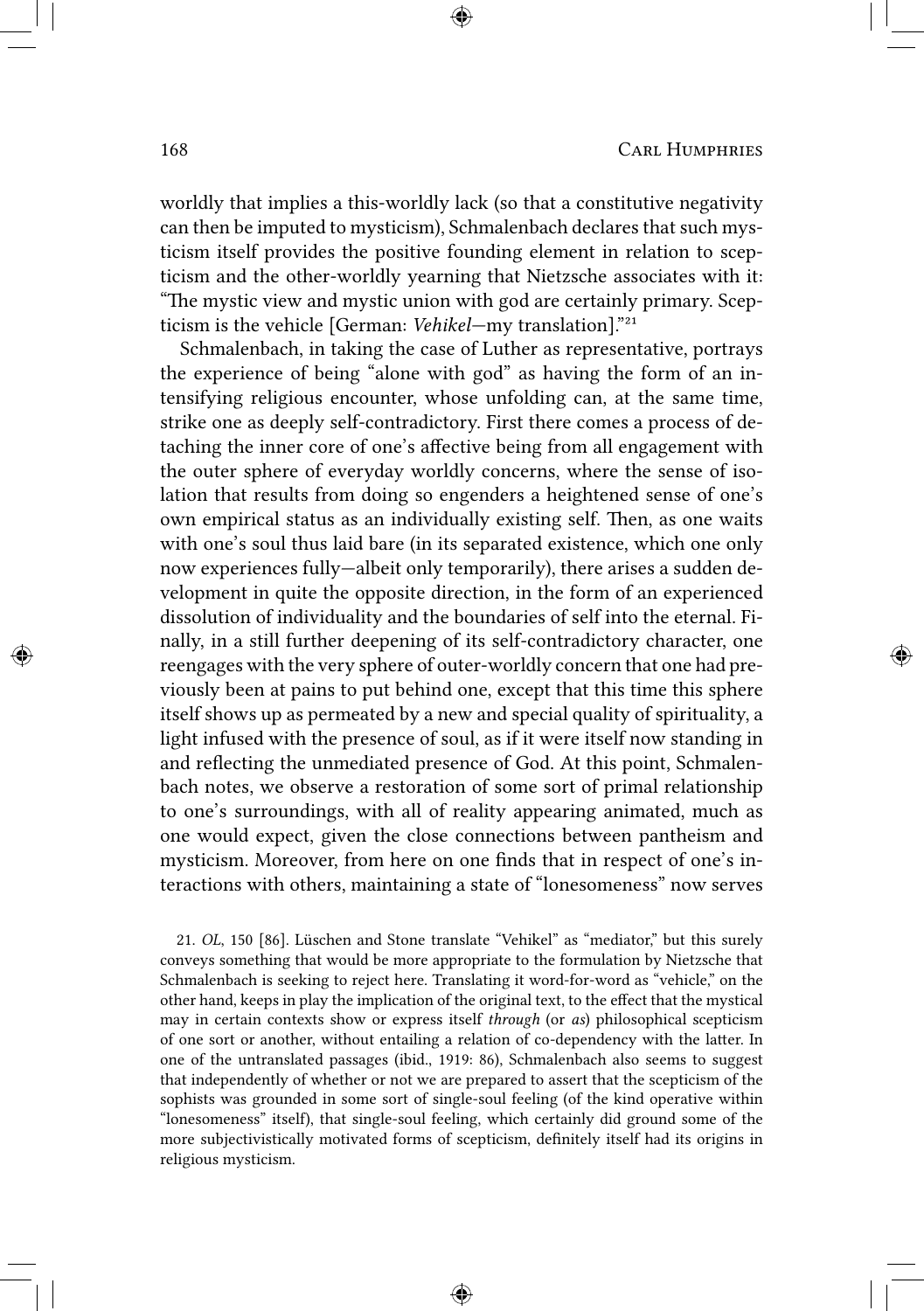to ensure one's openness to the continued experience of this "transfiguring all-soulfulness."²² A significant aspect of this, in turn, is that we have reason to think that cooperation between the faithful in the original Christian communities—where, according to Schmalenbach, some such "lonesomeness" would most certainly have been present as a feature of religious practice—brought with it exceptionally strong feelings of closeness towards others, whose particular quality and intensity would not have been known to any other social grouping present in late Antiquity.<sup>23</sup>

Schmalenbach observes that the experience of an unexpected dissolution of the individualized self into the eternal, and of a renewed and transfigured closeness to others following in the wake of this, also naturally reveal themselves to be closely intertwined with human eschatological concerns (which, where personal mortality is concerned, are presumed to involve a final reckoning as one faces death).<sup>24</sup> What is most significant though, is that the phenomenology of the whole experience is taken to necessitate a revision in how "lonesomeness" itself was previously conceptualized, where this will turn out to bring with it important consequences for our understanding of its relationship to the social, cultural, and spiritual developments distinctive of modernity:

The complete union, the blessed self-sacrifice, self-devotion, harmony in god or death even up to the point where the soul is most alone, show that lonesomeness . . . is only a time span, whether of short or long duration, a time span where the soul, in which both eternity and this-worldliness reign, transcends the one through the other....

With this we have found the determinants of experienced lonesomeness that contradict the earlier, although provisional, qualifications. Lonesomeness was conceived [before] as a permanent condition and something es-

22. *OL*, 150 [86–8]. Schmalenbach offers a richly characterized and vivid account of the psychological and phenomenological features distinctive of Luther's experience insofar as the latter is to be considered representative of the religious experience that, for him, constitutes the real source of genuine "lonesomeness." Indeed, from the point of view of the intensity of the description, these passages emerge as the high-point of the essay, making it all the more regrettable (and incomprehensible) that they are mostly omitted from the abridged translation by Lüschen and Stone.

23. Of Luther himself, Schmalenbach writes here that "[He] was granted relationships by the very fact of his being reconciled with God, so one sees in the central religious experience . . . an unutterably touching tone of intimacy, cordial openness and, often, tenderness, that is a distinctive feature of Luther and Lutheranism" (ibid.).

24. Ibid., 1919: 88.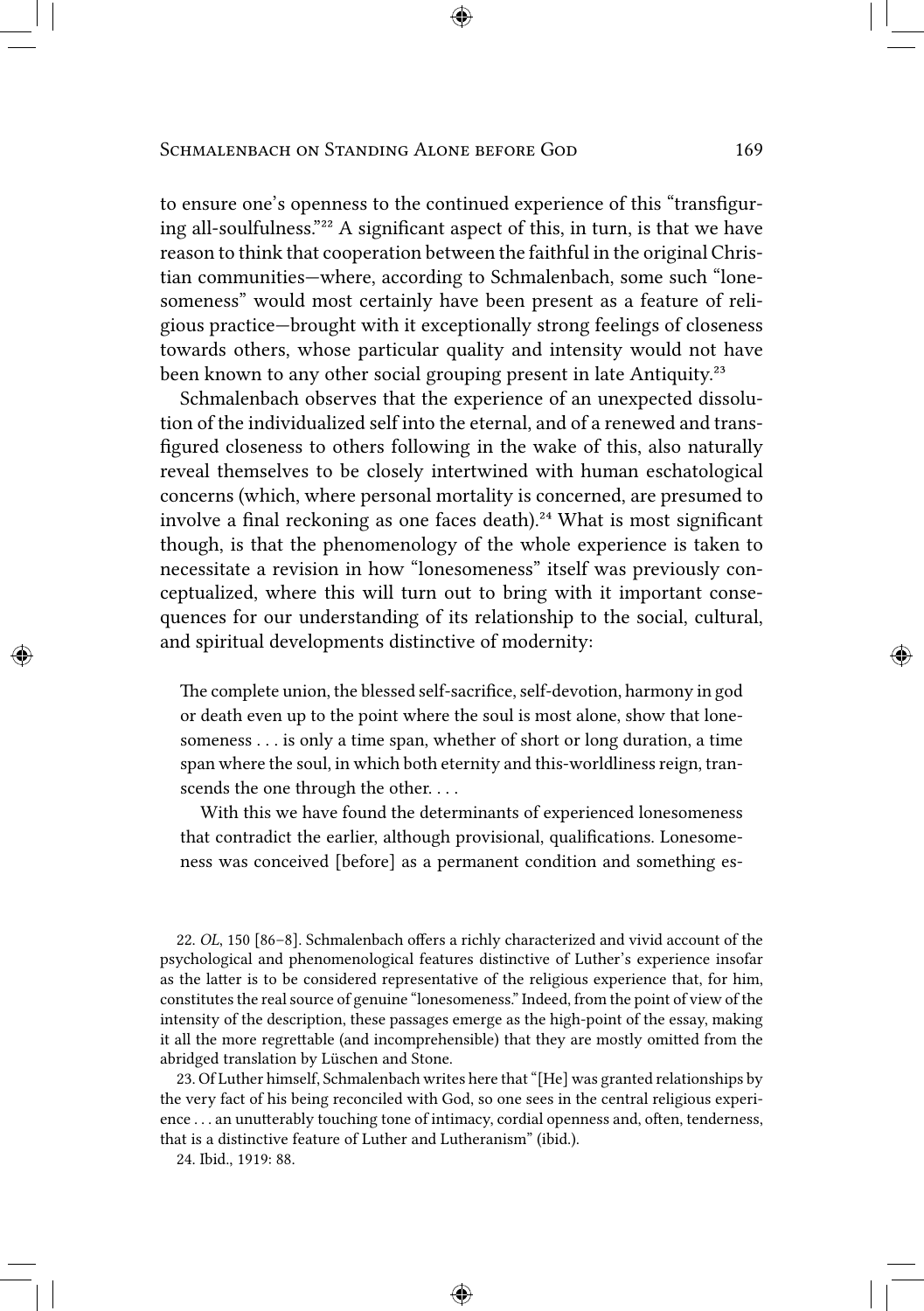sential [in relation to the affected soul]. . . . Now our fundamental thesis is that it is a basically transitory state. (*OL*, 150 [88])

At the same time, Schmalenbach regards this experience as containing within itself the possibility of a certain kind of suspension: the arrival at "lonesomeness," where this is grasped as being antecedent to some further stage of unfolding of the experience, is tantamount to entering upon a state where emotional intensity feeds of the fact of one's being in a condition of waiting, and this transitional condition can, for the sake of its sheer intensity, itself be held onto, so that instead of being followed by an experienced dissolution of self into the eternal, it is rendered quasipermanent, and the possibility of dissolution is paradoxically transformed into a searching, intense restlessness.<sup>25</sup>

Here, it seems, we may already perhaps be encountering the conditions preparatory (in historical terms) for what Schmalenbach takes to be a distinctive further shift in the significance of "lonesomeness"—one characteristic of the transition to modern times, whose analytical clarification represents a task that is crucial from the standpoint of his broader social concerns (at least as regards the issues mentioned in the introduction to this section). There are two aspects to this change, corresponding to two sequentially distinct phases. The first is associated with the internal religio-spiritual logic exhibited by Calvinism during the period of its flourishing. The second, meanwhile, may be said to have emerged only in the wake of that same religious movement, as a consequence of its overall decline as a living form of Christian faith, where this decline nevertheless left intact some of its uniquely distinctive features, imprinted on the structure of the societies in question in the form of largely secularized psychological and normative cultural tendencies.<sup>26</sup>

Calvinism, Schmalenbach tells us, radicalized "lonesomeness" by turning it into a form of absolute and principled detachment in the service of the ideal of "standing alone before God," and in so doing severed it from the idea of a subsequent experience of reunification with earthly reality

25. Ibid.

26. Such tendencies are taken by Schmalenbach to have persisted thanks to their increasingly significant role as sources for the internally cohesive character of modern societies, and their psychological and normative characteristics would, on his reading, lend themselves to being analyzed in terms of his own especially coined sociologically category of "communion" (*Bund*). This, then, is the precise point where issues specific to the article under discussion here intersect with the concerns of post-Weberian social analysis and critique, directed towards modern societies. See *OL*, 150–1 [89–90].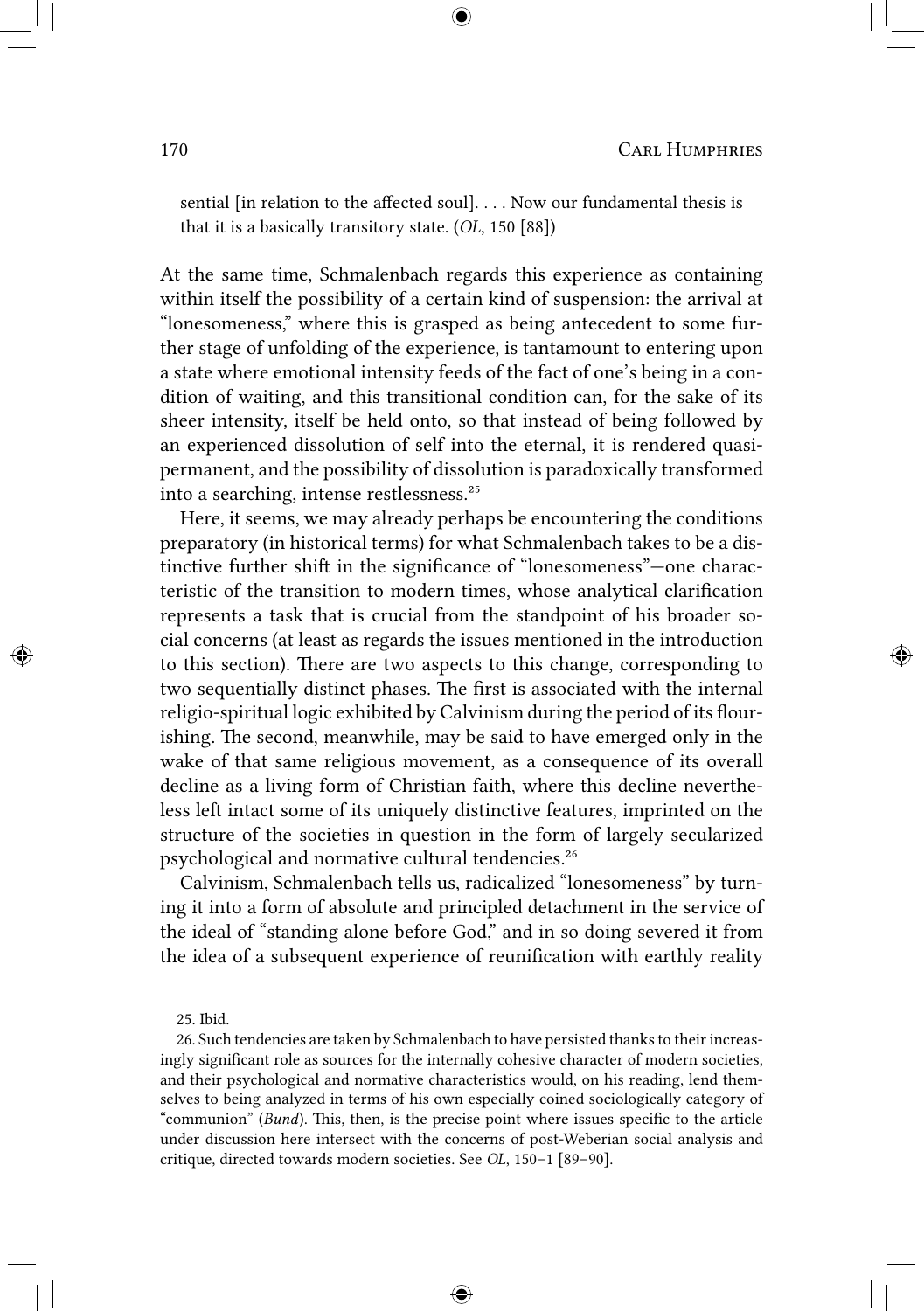tantamount to a spiritual renewal of one's essential contact with the latter. (The latter had to be rejected, as its dependence on an emotional reengagement with earthly reality, seen from a Calvinistic viewpoint, left human beings vulnerable to corruptive deception by satanic forces.<sup>27</sup>)

At the same time, this radicalization involved a significant change in how the underlying form of the experience of "lonesomeness" was to be understood:<sup>28</sup>

Only in modern times do we really have genuine lonesomeness, consummated in the spirit of union and metaphysically concretized as an absolute.<sup>29</sup> We find this absolutistic concretization stemming from broader religious concerns in Calvinism. Calvinism . . . produces this unutterable alienation<sup>30</sup> and confinement not only as a transitory state, but as permanently maintained, as something methodically cultivated. The extraordinary practical talents of the Calvinists, which made his [sic] ethics the spiritual base of all modern forms of economics, society, and polity, are, according to Max Weber, not founded in the openness toward the world of the Catholic or even the Lutheran, but in innerworldly asceticism. Calvinism prohibits, as evil, even the slightest contact of external things with the heart, not to mention the soul. Asceticism prescribes only for "proof," with no internal involvement in mere externalities, and thus it commends systematically methodical as well as rational care. This unutterable inner distance towards things is even generalized to human beings. . . . If we ask the reason for this peculiar state of mind, then the answer is here again and explicitly—standing before god. $31$ 

27. *OL*, 150–1[90].

28. *OL*, 150 [88].

29. The German version of this critically important passage reads slightly differently, speaking as it does not of a metaphysical or absolutistic *concretization*, but rather translated word-for-word—of a *metaphysicalizing absolutization* of "lonesomeness" ("und ebenso metaphysifizierende Verabsolutierung der Einsamkeit"); see ibid., 1919: 89. It is the move towards treating the experience previously conceptualized as a transitory state as, instead, a metaphysically posited absolute, that is the focus of concern here, not any idea of its being transferred from an ideal or other-worldly spiritual realm to a more concrete or putatively objective one.

30. Once again, taking into account the broader context, with its focus on spiritual affairs rather than worldly sociality, "estrangement" might be a better translation than Lüschen and Stone's "alienation."

31. *OL*, 150–1 [89–90]. Here and elsewhere, Schmalenbach suggests that there are also certain parallels to be noted between Calvinism and Jesuit spiritual practices. See *CSC*, 86, and *OL*, 152 [92].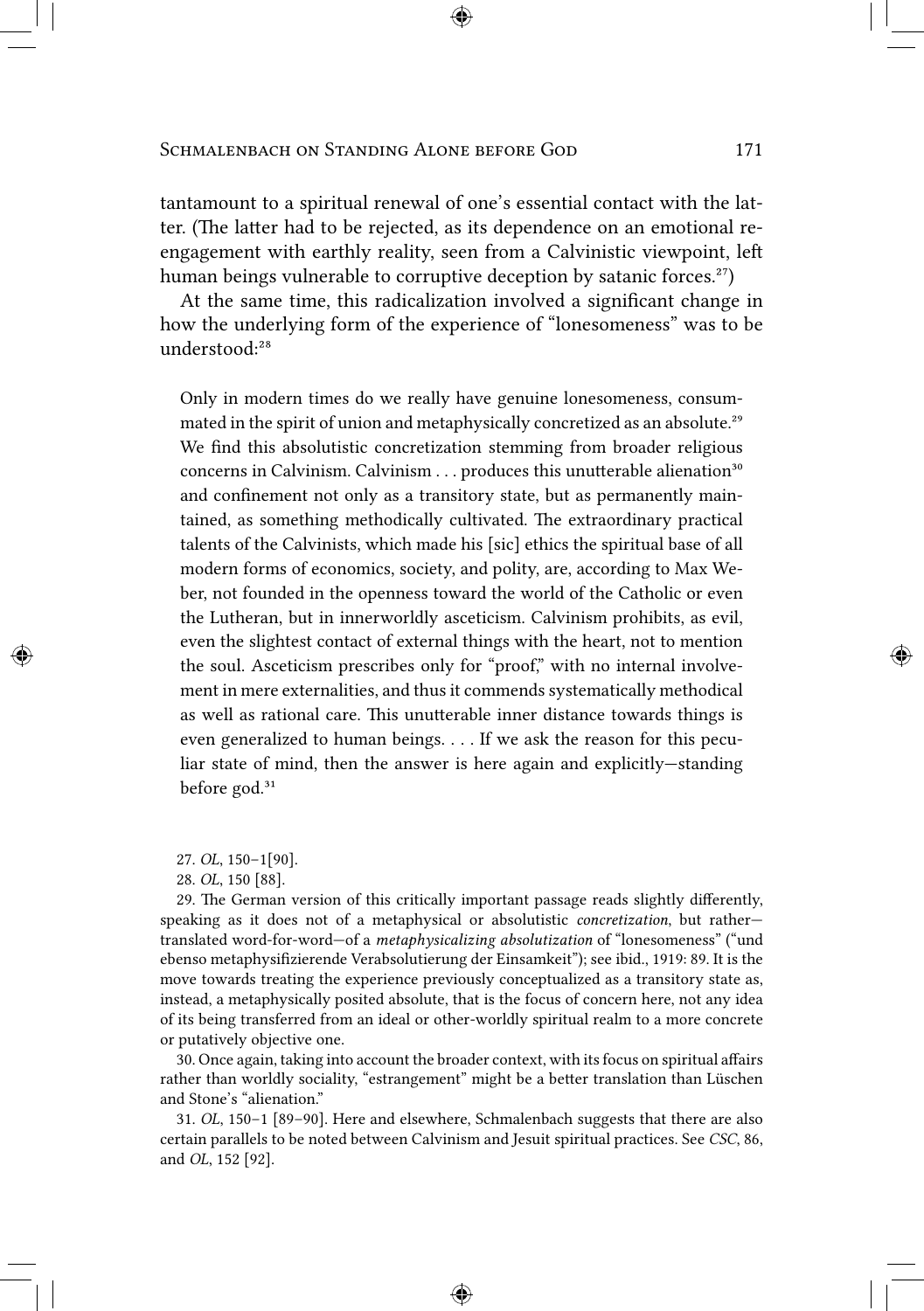The shift from an experience that is transitory but revelatory to something systematically and deliberately cultivated and maintained brings with it a conceptual transformation of how the experience itself is to be construed: one that involves placing it back into the sphere of what are taken to be enduringly permanent features of reality, where such a move is now required in order to fulfill a necessary condition of that experience's being intelligibly invested with the ethico-religious status of an absolute (in the sense of an ultimate reference point for value). Yet, for Schmalenbach, this change brings with it certain other inseparable psychological and spiritual developments which, in turn, have a profound bearing on how we should construe its broader implications for the critical understanding of modernity. This is because

[s]urrender to god is halted just before the moment of union. The change of the transitory, deeply fatal lonesomeness into a permanent and intentionally controlled state depends on the total disruption of the natural course of experience. In this quality of being essentially interrupted or cut off, which without doubt is a perversion of legitimate connections, we find, despite the religious reasons for the cut off, also the critique that has been advanced by history. To bar any form of religiosity other than that which was ceremoniously conducted for the honor of god had necessarily to lead to the death of that religiosity as such. This is so even if the rituals, having become ends in themselves and because of such fundamental coagulation, have also clung even more tenaciously to enduring existence. . . . The form did not die off together with its religious content, and neither did the ethos of innerworldly asceticism, which is still basic to broad areas of contemporary lifestyles. . . . And lonesomeness, the quality of the single individual soul, because of Calvinism has become a structuring factor in the whole modern texture of life, permanent and even expanding, although its religious basis has long been extinguished.<sup>32</sup>

This persistence beyond its own religious origins and sources of spiritual validation is also linked by Schmalenbach to the fact that "there was

<sup>32.</sup> *OL*, 151 [91]. The German original specifically picks out the modern work ethos, and the degrading of the special significance traditionally invested in friendship between men, for comment in this regard. (See ibid., 1919: 91.) The general idea that modern society, even in its most overtly capitalistic and consumeristic aspects, is founded on an underlying asceticism, was further explored, of course, in the work of the American sociologist Thorstein Veblen—particularly with his notion of "conspicuous consumption."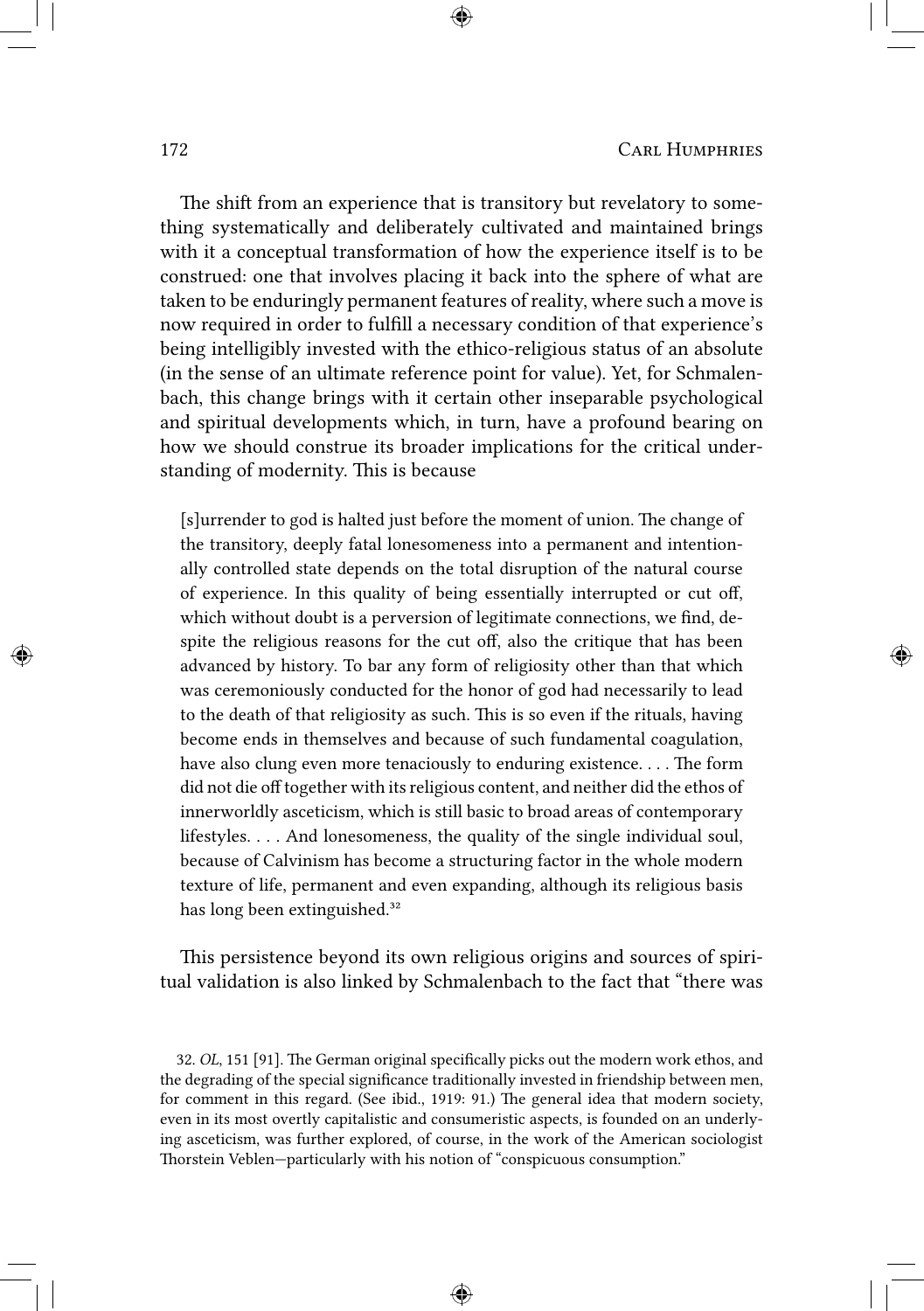a curious amalgam of pantheistic tendencies drawn from other sources in Calvinism from the very beginning":

It is essentially because of this connection that the experience of lonesomeness, which would have had to disappear with the religious downfall of Calvinism, could survive at all. Even in mere restlessness and in the wandering quest of the soul for belonging, a yearning is exemplified in the mechanized modern world, which is in need of positive nourishment. (*OL*, 152 [92])

What survived and began to disseminate itself more widely as a trait manifested in culture and the arts (notably with Rembrandt) was something whose expression, from that point on, "we meet . . . much more often, although rarely in pure form and very rarely without experiencing its negative quality, which of course is part, but only part, of lonesomeness" (*OL*, 152 [93]).

This observation, which implies a fairly precise genealogical linkage between the negativity associated with "lonesomeness" that was remarked on at the very start of his investigation, and the emergence and dissemination of a secularized and in some ways spiritually problematized form of an otherwise profoundly transformative religious experience, brings Schmalenbach to the final stage of his historical considerations. These focus almost exclusively on the figure of Frederick the Great, but are clearly meant to be exemplary of a wider phenomenon. Indeed, they can be seen as relevant to a wide range of artistic phenomena (and personalities) associated with German culture in its subsequent phases, especially as regards Romanticism, with its elevation of the artist as a heroic or quasi-heroic individual, whose art reveals him or her to be possessed of special personal traits (i.e., "greatness"):

This negativity . . . did lead (at the very end, and in a strange turnaround as well as confirmation of the original) to a new, but no less genuine, lonesomeness. . . . The historical example is the lonesomeness of Frederic the Great [sic], in whom the disregard for mankind showed only one side, while the other was the burning and insatiable desire for prayer. (*OL*, 152 [94])

While in the case of a monarch, "lonesomeness" may appear to emerge entirely as a function of external circumstances (in this case the social isolation associated with a uniquely elevated rank), according to the author,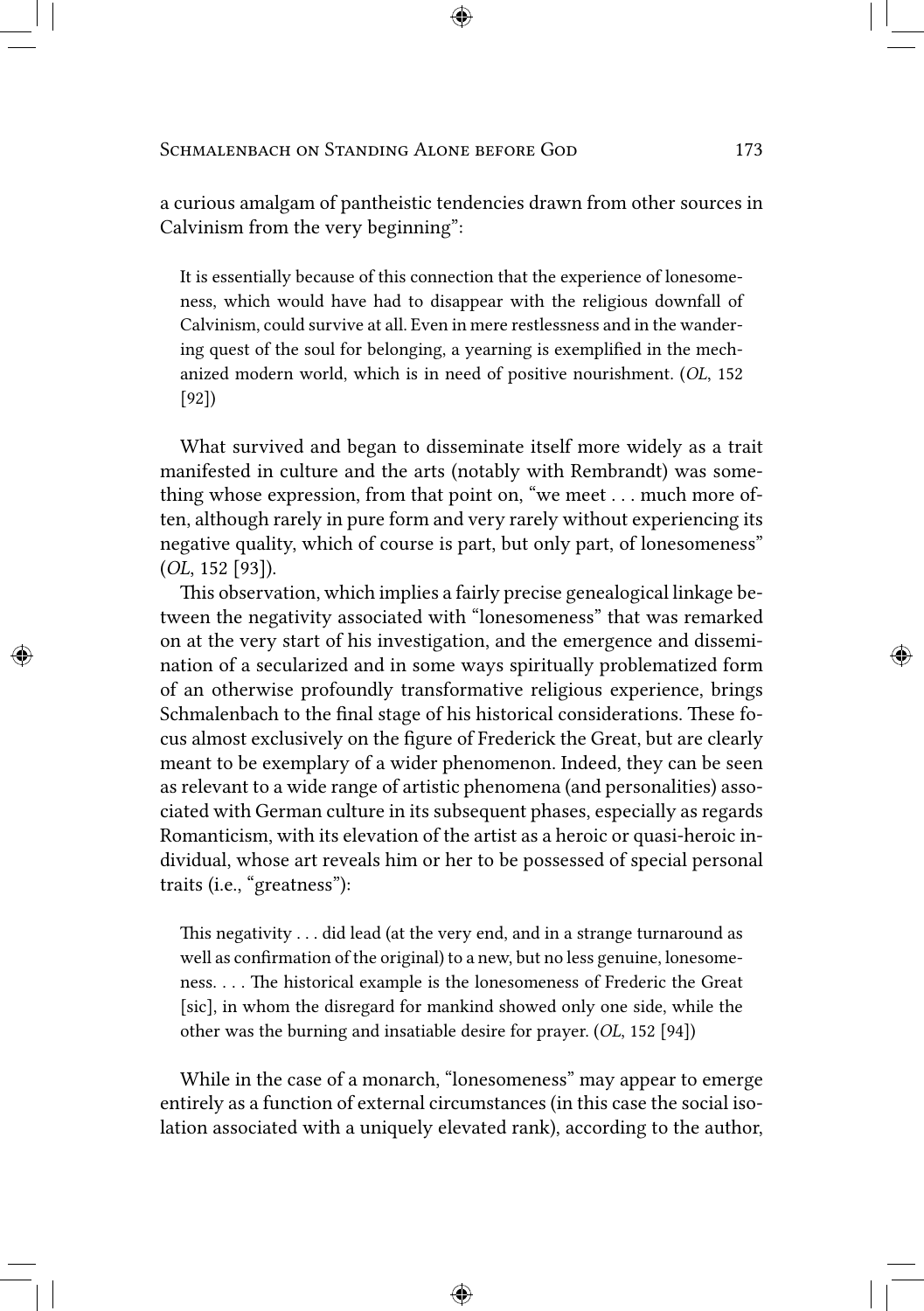the external position need not, under all circumstances, be understood as originating only from without. It can have an intrinsic origin in the existential quality of the personality, which, combined with the external position, would produce lonesomeness and would thus have to be regarded as its positive origin. . . . Thus, in the case of Frederic the Great, the lonesomeness of human greatness can replace the lonesomeness of the throne. (*OL*, 153 [95])

This "lonesomeness" associated with personal greatness, according to Schmalenbach, thanks to its internal spiritual character, nevertheless transcends its connection with the (heroic) individual as someone marked out as different from others, and in this way retains its original universal character as a religio-spiritual phenomenon—one that, moreover, seems to be not at all that far removed from the aesthetic experience of the sublime that figures so importantly in Kant and the philosophical aftermath of his philosophy.

Genuine lonesomeness is so severely limited to the most profound, and simultaneously most impoverished, nakedly vulnerable kernel of the soul, that a consciousness of one's difference from others can hardly prevail. It is even reinforced by a total consciousness that all other souls are, in their ultimate core, just as impoverished, in need of help, and hardly distinguishable from one's own soul.... Where the lonesomeness of greatness is concerned, such greatness is built only on the fact that it confronts a newly recognized infinity without an intercessor. . . . Insignificant, inferior men will also experience their insignificance and inferiority as lonesomeness only where it becomes for them a totally ideological symbol of all humanity, as is their insignificance before god or the universe. (*OL*, 153–4 [96])

Finally, we arrive at the figure of Nietzsche. In contrast to Frederick the Great, whose lonesomeness, according to Schmalenbach, remains essentially a "lonesomeness before god" even though he did not believe in the latter, since he longed passionately to do so (*OL*, 154 [96]), that of Nietzsche marks the moment of crisis that we would expect to see erupt, "were this unqualified lack of belief to permit transcendentally oriented lonesomeness to break out with no access to the resurrection of belief." (ibid.) Even so, Schmalenbach insists,

[t]he real basis of this lonesomeness is again an immediate and different "standing before god" and not the fact that others are confronting the same god. Yet this makes the lonesomeness of Nietzsche a totally unique and a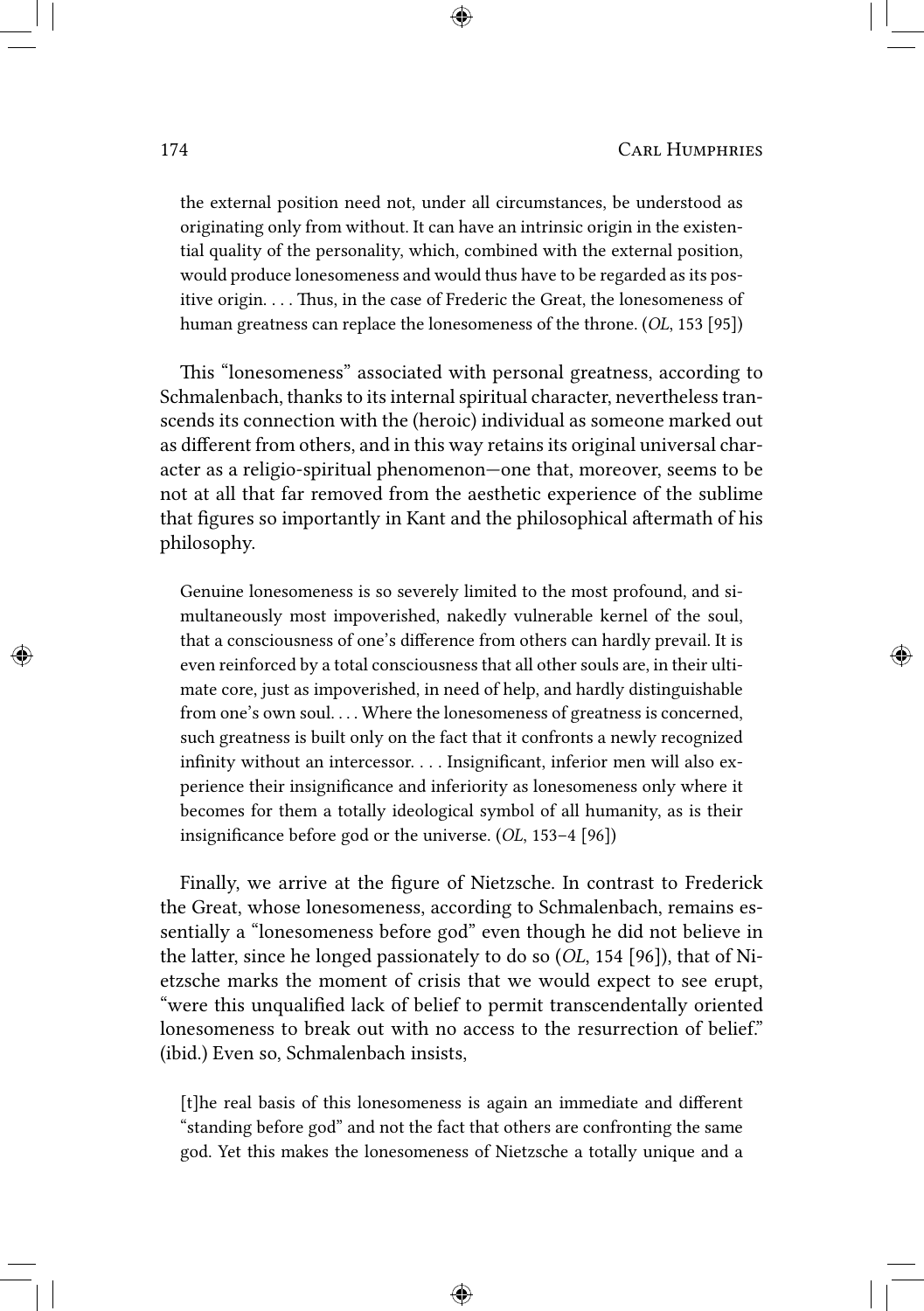solely negative, deeply frightening experience. God has been replaced by a complete deprivation of his divinity. The lonesomeness of Nietzsche is the lonesomeness of divine nihilism, a nothingness in which Faust also could no longer hope to find a universe.<sup>33</sup>

# 2. In Search of a Clarificatory Conceptual-Analytic Schema for Schmalenbach's Account of "Lonesomeness"

### *a. Preliminary Thoughts*

The conceptual challenge posed by Schmalenbach's account of "lonesomeness" can,I think,beloosely summed upina few sentences. "Lonesomeness" first showed up within mainstream Western culture (at least from the point where the latter can plausibly be understood as a more or less stable synthesis of Judeo-Christian and Graeco-Roman elements) as something that we are inclined to construe in primarily metaphysical terms: as *an enduring disposition of the soul*. Then, however, the subsequent advent of Reformation Christianity, centered as it was on the isolated individual's spiritual experience (construed both as an unmediated encounter with the Divine and as issuing forth into a new, spiritually transformed, "lived" relationship to earthly reality), demanded from its adherents a radical shift of understanding (albeit one that harked back to certain pre-Christian elements that had persisted on the fringes of mainstream Christianity). This brought with it the thought that the only way to do justice to the essential spiritual and phenomenological character of the experience in question was to characterize it as *fundamentally transitory*. And this was so, even when its significance was inseparably connected with the thought that what it brings us into contact with remains eternal and universal.

In some sense, it appears that a conceptual reversal took place. The antecedent understanding treated actual episodes of consciously felt "lonesomeness" as merely contingent occurrences within the realm of temporal experience, serving to realize the eternally present possibilities internal to an essentially metaphysico-spiritual understanding—not just of the human soul, but also of its relationship to the cosmos. But the understanding that for some believers (but not others) superseded this antecedent one made our spiritualized contact with the eternal and universal—in the

<sup>33.</sup> Ibid. The translation here is somewhat imprecise. The closing assertion of the original German actually reads thus: "Gott hier durch völlige Entgötterung ersetz: die Einsamkeit Nietzsches ist die Einsamkeit vor dem gottgewordenen Nichts, einem Nichts, in dem auch Faust nicht mehr ein All zu finden hoffen könnte."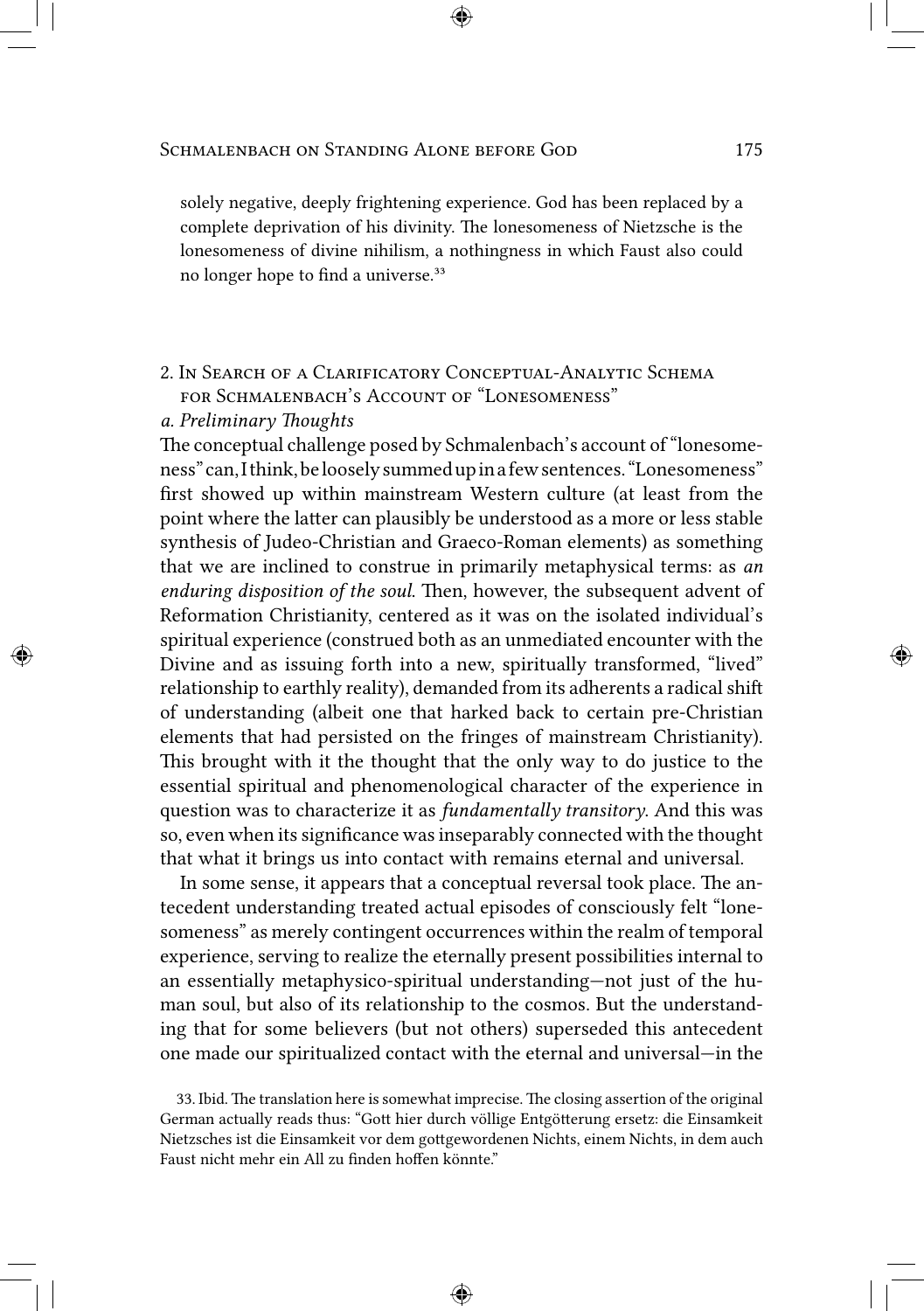form both of God, and of the world seen anew in the light of our encounter with Him—into something disclosed only *within* the context specifically opened up by a temporally transitory experience.

That there is a challenge to our conceptualizing capacities here is, perhaps, signaled most directly by Schmalenbach's own choice of the phrase "basically transitory state" to characterize the latter.<sup>34</sup> Within the context of Western metaphysics of the sort that entered into lasting association with Christianity (i.e., Plato, Aristotle, Neo-Platonism, etc.), this may well strike us as oxymoronic: after all, we would not normally seek to understand something there in terms of a distinction between what it fundamentally ("basically") *is*, and what it might be considered to correspond to above and beyond just this, where what it fundamentally is happens to be a *transitory state*. Such a formulation runs against the very innermost logic of the metaphysical tradition in question, where fundamental or essential *be*-ing is just that which we take to subsist beneath, and so confer an otherwise unobtainable intelligibility and harmony upon, changes occurring at the level at which it makes sense to talk of such states. Short of substituting a Whiteheadian or Sellarsian ontology of temporal occurrents (events, states and processes), quite alien to the whole spirit of the metaphysical culture of Christianity, for that of entities, essential natures, and beings, it would seem impossible to make metaphysical sense of such a formulation. The best we could hope for, apparently, would be to regard it as symptomatic of our having crossed the threshold into a quite different domain of concern, impervious to anything but the most paradoxical linguistic formulations and presumably inseparably intertwined with religious mysticism.

In such circumstances, faced with the possibility of such a conclusion, it surely makes sense to seek to determine whether there is some other sort of adjustment to our familiar conceptual framework that could be made, which would succeed in making more tangible sense of such a formulation. Such, at least, is the goal aimed at in the considerations that form the remaining part of this text.

### *b. Ontologicality and Historicality: General Conceptual-Analytic Considerations*

The sort of metaphysico-spiritual understanding that allows us to talk of "lonesomeness" as an enduring disposition of the soul may, to be sure, be

34. In the German version the corresponding phrase is "Ein dauernder Zustand." See ibid., 1919: 88.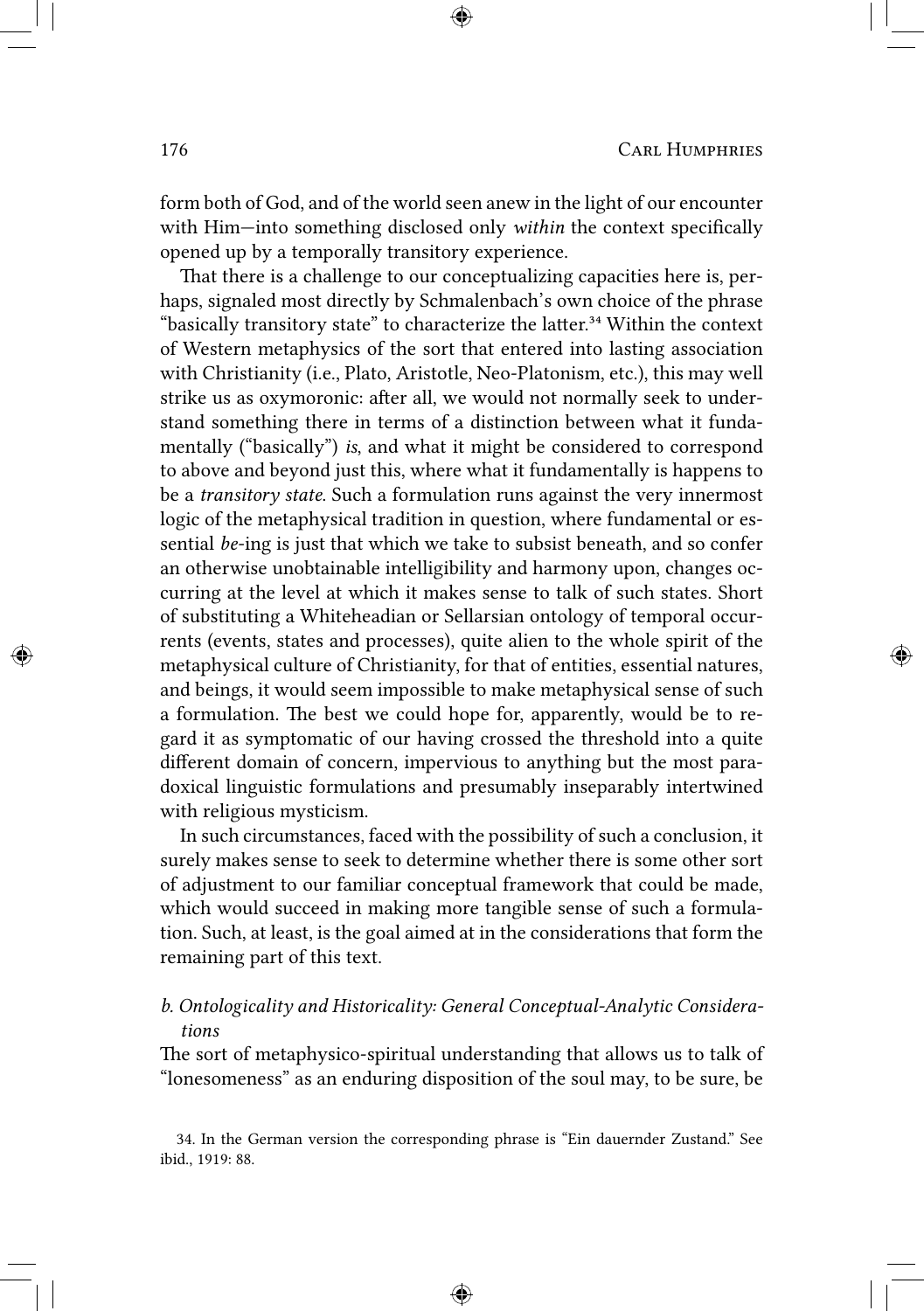construed in a number of different ways. This is bound to be so, given that there are, quite probably, as many distinct conceptions of what such an understanding could amount to in ultimate terms as there are positions about the theological (and / or non-theological) significance of conferring a metaphysically fundamental status on that which we intuitively designate by the term "soul."

Nevertheless, whatever version of such an understanding is embraced or favored, it cannot be denied that all plausible candidates must meet one basic condition, which can be minimally spelled out. (Such terms will, as we shall see in due course, also prove sufficient to form the minimally determined starting point for an analysis of the contrastive relation obtaining between such an understanding and that which, on Schmalenbach's account, came—for some—to supersede it.)

The basic condition in question, we might say, is that all such plausible versions of this kind of understanding possess the distinctive characteristics we associate (at least on a standard and minimally controversial reading of the term) with the thought that, when asserted as true, they correspond to commitments of the sort we call *ontological*.<sup>35</sup>

Ontological commitments, on such a minimal reading, *are just those commitments, of a substantive kind, of which it does not make sense to think that at any point they could change their truth value as a consequence of alterations to the body of empirical fact pertaining to reality in the light* of which they are assessed as being true.<sup>36</sup>

It is enough to state this to see that such commitments play a distinctive role in our engagements with our surroundings, which once again can be characterized in minimal terms by just pointing out that what they do is *frame* our understanding of the actually occurring empirically disclosed realia with which we take ourselves to be confronted.<sup>37</sup> For such commitments to play such a role, it is unavoidable that they should have this

35. For the purposes of this discussion, and for reasons that should by now be selfevident, we shall assume here a *substantive*, as distinct from a merely *procedural* (in the sense of "formal-ontological"), conception of what it means for ontological commitments to obtain as true: i.e., we shall assume, at some sort of meta-ontological level, that when warranted or true, such commitments—like others—capture, in a substantive and determinate way, *how things really are*.

36. The phrase "pertaining to reality," it should be noted, does not leave room for an epistemological construal of ontologicality, of the sort that would assert that what we cannot think of as changing where ontological commitments are concerned is just our *epistemic access* to empirical facts about reality. On the contrary, it is the facts themselves, *insofar as* they function as truthmakers for ontological claims, that cannot be thought of as changing.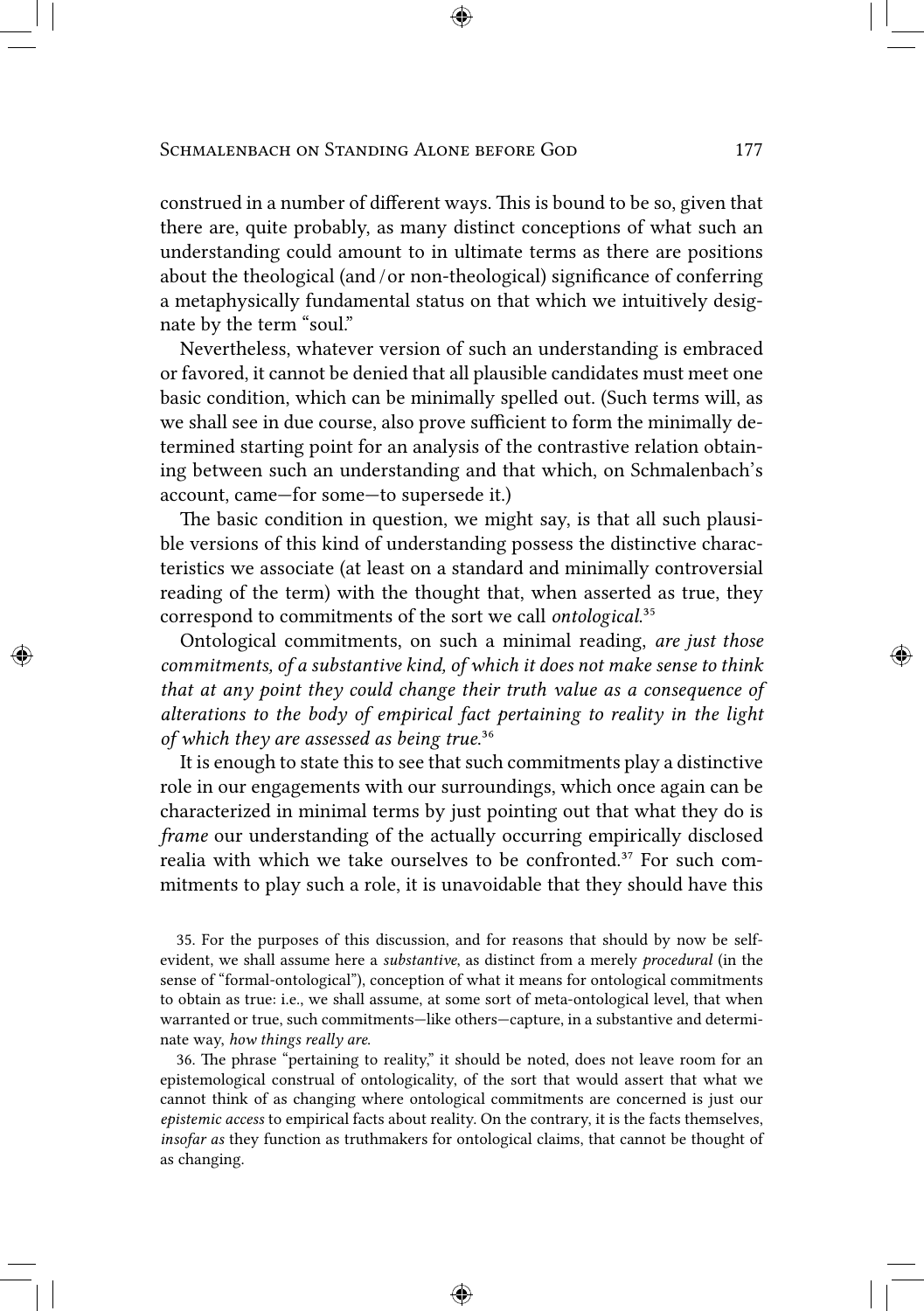character, which is, essentially, the character of commitments that are at one and the same time both *substantive* and *ahistorical*. We may furthermore note that such commitments are properly thought of as being ahistorical in a way that is not potentially subject to contextual factors such as could be thought of as helping to determine which of our particular commitments count as ahistorical and which not.<sup>38</sup> They are intrinsically immune to historically contingent considerations, so that their purported or actual status as ahistorical commitments cannot be overridden: as such they are *radically ahistorical*.

If the notion of ontologicality requires us to think of some of our commitments as being not merely ahistorical, but radically ahistorical, then we may wonder whether some equivalent radicality-invoking qualification could be invoked in respect of commitments that are *not* ahistorical, in that their truth value is recognized to be, by its very nature, bound up with contingently determined factors or circumstances that are inherently variable over time. But if *all* we intend to denote by the word "historical" is an exclusion from the class of commitments determined to be ahistorical, it is hard to see how this could be the case. Commitments that would be "radically historical" in *that* sense would just be commitments whose truth or falsity, along with the obtaining or non-obtaining of the relevant truthmakers, counted as being *necessarily contingent*. But the idea that something is "necessarily contingent" is, if not paradoxical, then at least conceptually opaque: it involves positing contingency itself as a *necessary*

37. More specifically, we may say that such framing consists in the gain in intelligibility or intelligible significance that accrues to our encounters with actualia when these are seen in terms of how they stand relative to a background framework of understanding one that allows us to relate what does or does not actually happen to what can or cannot happen. There is a connection here to the use of the term "framework-proposition" to describe a certain kind of commitment performing a "grammatically" regulative role in relation to our ordinary empirico-factual commitments, encountered in discussions of Wittgenstein's notion of bedrock certainty. However, the conception of a "framework" or "framing structure" of commitment cannot be exactly the same in both instances, since such a framework is here understood to arise *within* the realm of empirico-factual commitment and its truthmakers (albeit at an unchanging level of determination), rather than beyond it.

38. In this respect, ontological commitments are clearly different from bedrock certainties of the sort proposed by the later Wittgenstein, at least as they figure in the context of his so-called "riverbed analogy." See Ludwig Wittgenstein, *On Certainty*, trans. G. E. M. Anscombe and D. Paul (Oxford: Blackwell, 1969), § 96–9. Whether the former are legitimately thought of as forming a more thickly / narrowly specified subset of the latter, though, is, I think, an issue worth exploring, but one which lies beyond the scope of the present article.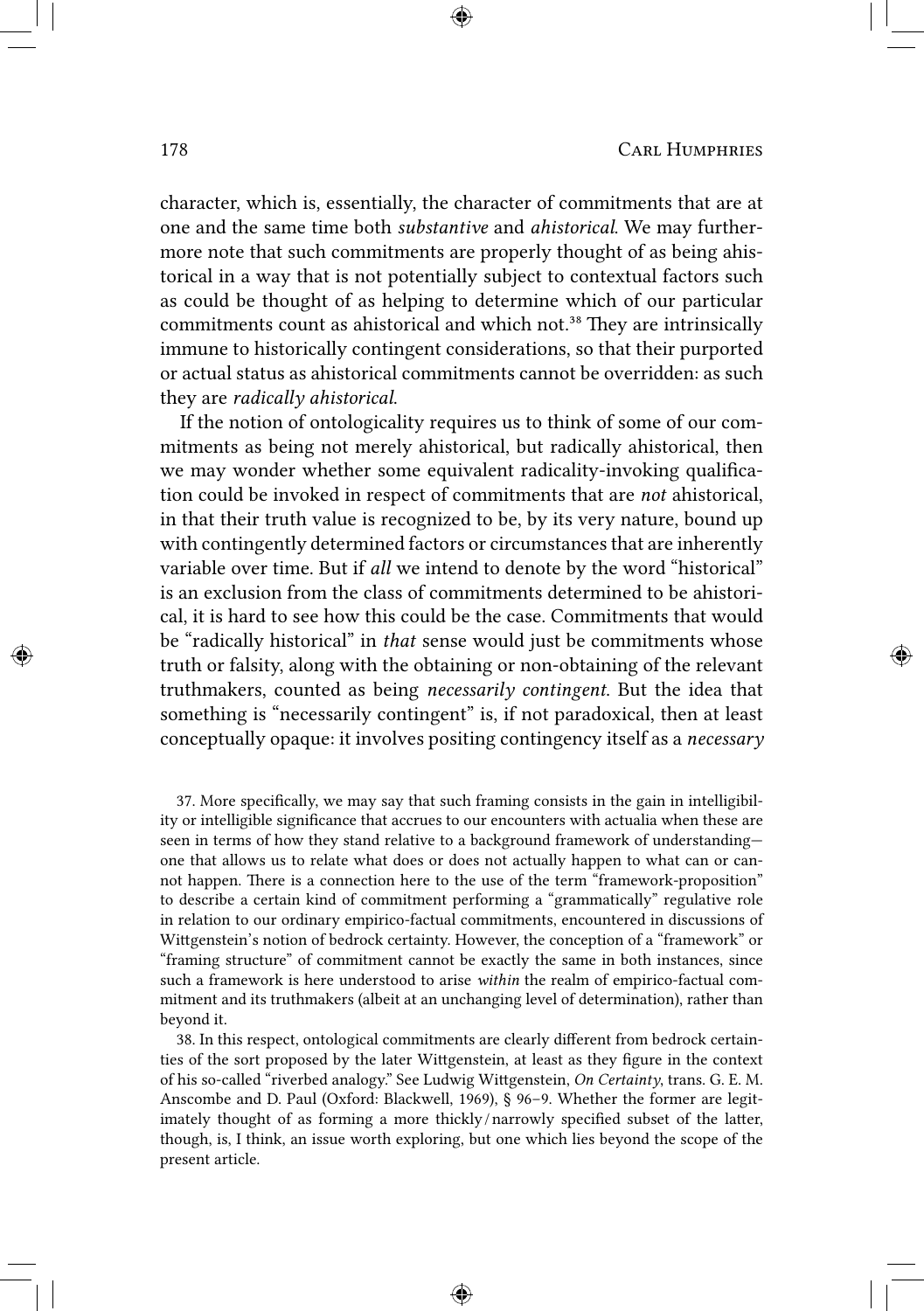presence in the world, where this seems to run counter to the very point of a framing system of commitment, be it ontological in only a loose sense or specifically metaphysical (and / or spiritual) in its aspirations. Why? Because it is impossible to see what sort of gain in intelligibility could ever be derived from doing so!<sup>39</sup>

Nevertheless, this does not close down the issue, as all we did here was seek to derive a conception of radical historicality from the concept of radical ahistoricality by negation, and given that what interests us here is the question of the possible relations between two profoundly different ways of conceptualizing our spiritual and religious experience, there is no reason to think that this is in fact an appropriate way to proceed. (After all, it is not as if Schmalenbach seeks in any way to account for the new understanding in terms of the thought that it somehow emerged via a mere process of conceptual derivation or adjustment from what it purported to have superseded.) We should rather propose, as a quite independent point of departure, a conception of the status of the commitments proper to the contrasting conception, and seek in that context to identify something equivalent to the distinctions made when seeking to grasp the nature of ontological commitments in respect of their distinctively (i.e., radically) ahistorical character.

Hence, if we are to understand in what sense it could make sense to talk about a commitment as being *radically historical*, we must first put forward the appropriate construal of historicality *per se* as it relates to commitments of the particular sort that we are concerned to make sense of here. This, in turn, requires us to acknowledge a feature of the model of religious experience counterposed by Schmalenbach with the metaphysical one—a feature that he, himself, fails to properly acknowledge. This is its constitutive character as something only intelligible in *ex post factum* terms: i.e., terms that depend for their intelligibility (or basic import) on our being in a position to view the experience in question from the specific *temporal standpoint* associated with our having already undergone that experience ourselves.

A historical commitment that is temporal-standpoint-dependent in this *ex post factum* sense is one that can be understood to be (or not be) radical, without descending into the incoherence associated with equivalent claims made in respect of commitments that are *just* contingent (i.e., that

<sup>39.</sup> This is, arguably, the problem that afflicts the notion of existential "thrownness" put forward by the Heidegger in *Being and Time*, not to mention the precursors of this in the thought of Kierkegaard and Nietzsche.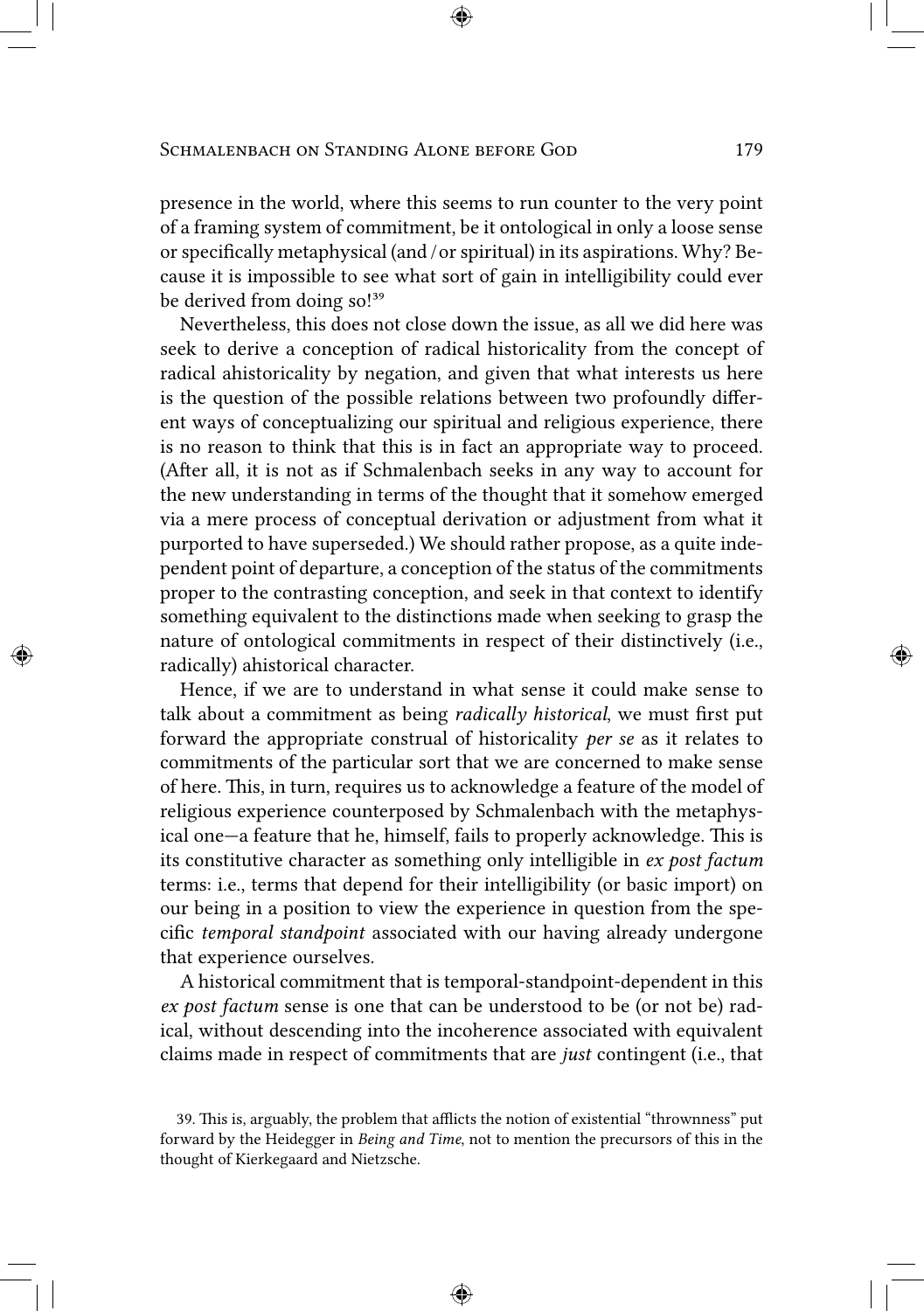are considered historically contingent regardless of whether they are also historically actual or not—as, that is, unactualized past contingencies). To say of a historical commitment of the former (actualized) kind that it is radically historical is to say that it exhibits this *ex post factum* temporalstandpoint-dependent character *intrinsically*—meaning, of course, that it does so just given what *its* particular subject matter has actually "come to be" or "amounted to," or how *it* has "turned out."

While ontological, radically ahistorical understanding has the character of a form of intelligibility associated with framing structures ("frameworks") of understanding, this *radically historical* form of understanding will, by contrast, have the character of a form of intelligibility associated with what are perceived as being the historically fixed outcomes of particular courses of events—ones typically located in the past relative to some given temporal point of reference (i.e., some "now") or other.

A complication ensues, however, once we seek to proffer specific examples of actual cases, more or less familiar or recognizable to us from our own lives and experiences, where these are meant to be illustrative in some general sort of way by functioning as representative examples of what such an alternative category—that of "the radically historical" could or could not include. The expression "familiar or recognizable *to us*," applied to such examples, if they are indeed to count as radically historical, will have to be understood as employing the first-person-plural personal pronoun ("we," "us," etc.) in a way whose scope of reference is itself fixed by the relevance conditions dictated by this or that particular radically historical outcome. That is to say, given some such outcome, it will be appropriate to include certain persons or groups in the category of those for whom that outcome is relevant qua something radically historical, while excluding certain others. From this it follows that there can be no representative examples of what it means *generally* for something to count as radically historical, given the very meaning of the latter concept. (Put crudely, one person's radical historicality may equate to another person's non-radical historicality, and vice versa.)

To be sure, it may well seem—especially when we take into account the history of Western philosophy—that there is a clear-cut exception to this, in the form of those historical commitments that show up as necessarily internal to a generalized, *historicistic* commitment to the effect that everything, anyway, is in some sense historical through and through—for example, when seen from the perspective of some overridingly human-centered point of view such as is furnished by some varieties of philosophical idealism. This can, to be sure, have the effect of making our entire conception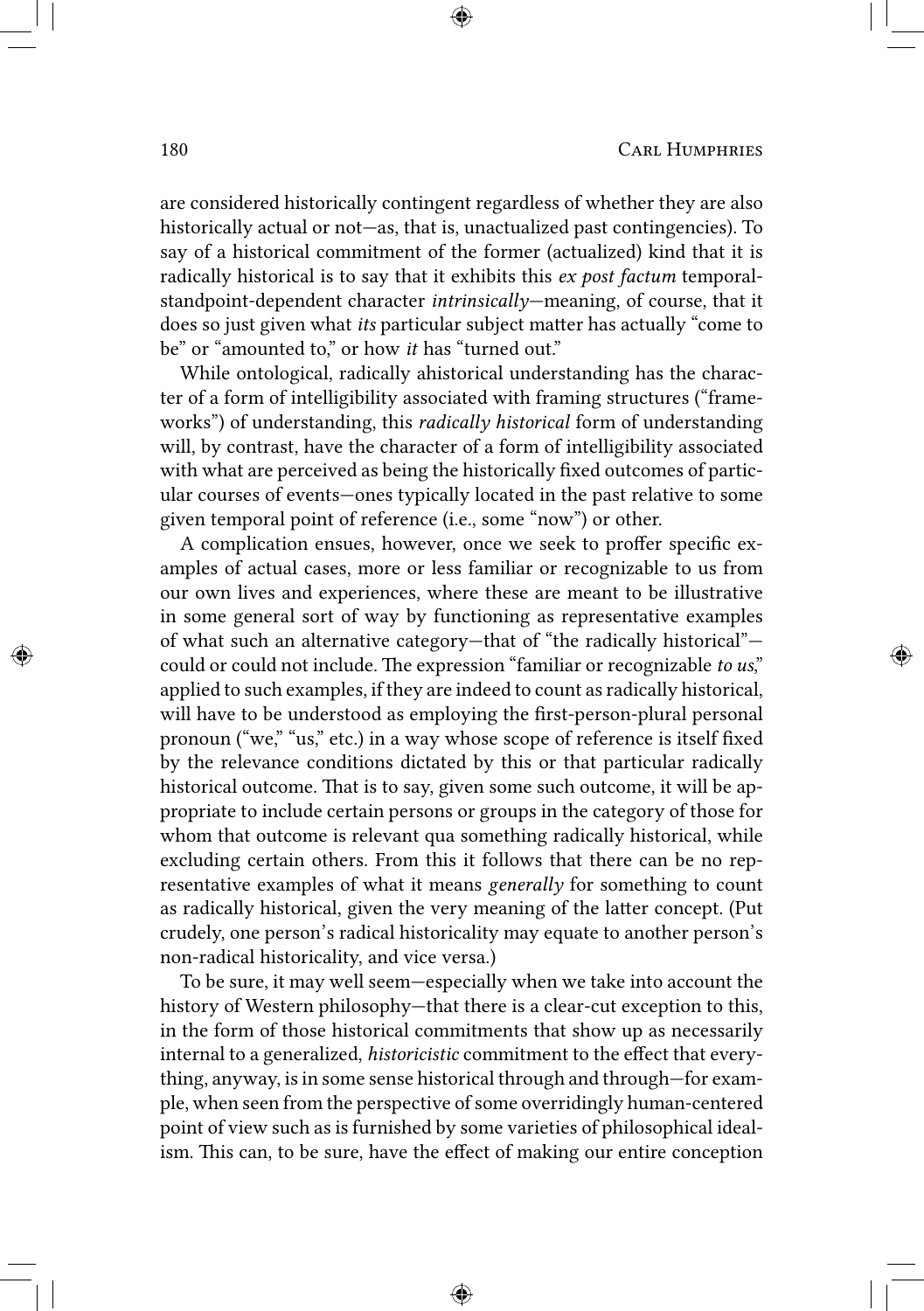of reality, and even—if we may be said to have one—of "History" itself, radically historical. Yet, for reasons that are about to be spelled out, it is worth noting that apart from arguably leading to some paradoxical formulations involving the positing of historicality itself as an ahistorically persisting feature of things, it actually trivializes the import of the notion of radical historicality—at least for our purposes.

Historicism, understood as a general commitment to viewing historical phenomena as forming the ultimate underlying level of our reality, on which all purportedly ahistorical phenomena must then depend, makes it follow as a logical entailment that whatever is absolutely fundamental to reality is also historical. (Of course, an entailment in the opposite direction, to the effect that *whatever* is historical is absolutely fundamental to reality, does not follow.) Our aim, however, is to establish a conceptual schema for making sense of the scenario recounted in Schmalenbach's essay, where a conceptualization of the soul as ahistorically fundamental is juxtaposed with a conceptualization of a historically disclosed experience—that of "standing alone before God"—whose world-transformative spiritual significance, for those who have undergone it, requires it to be conceived in terms that entail its irreducibility to any ahistorical mode of intelligibility. Hence, what we actually require is a schema relative to which certain phenomena are allowed to show up as being irreducibly, fundamentallyand-ultimately ahistorical (i.e., "ontological," in our minimal definition of this concept as expounded above), while others are permitted to show up as being irreducibly, fundamentally-and-ultimately historical.

The problem is that this would not be possible, were phenomena of the former sort (i.e., ontological ones) to presuppose, as a condition of their intelligibility, a general commitment to viewing ahistorical phenomena as forming the ultimate underlying level of our reality, on which all purportedly historical phenomena must then depend—a position sometimes referred to as "ontologism" or "ahistoricism," and which is the counterpart with respect to ahistorical commitments of what historicism is for historical ones. And neither would it be possible if phenomena of the latter sort (i.e., radically historical ones) were to presuppose historicism as a condition of their intelligibility.

Thus, for our purposes, the burden of making sense of the contrasting conceptions arising in Schmalenbach's account must be born without any explicit or implicit falling back onto generalized historicistic or ontologistic premises.<sup>40</sup> It must be addressed at the level of a distinction between the ontological (construed as non-ontologistically "radically ahistorical") and the radically historical (construed as non-historicistically so), where what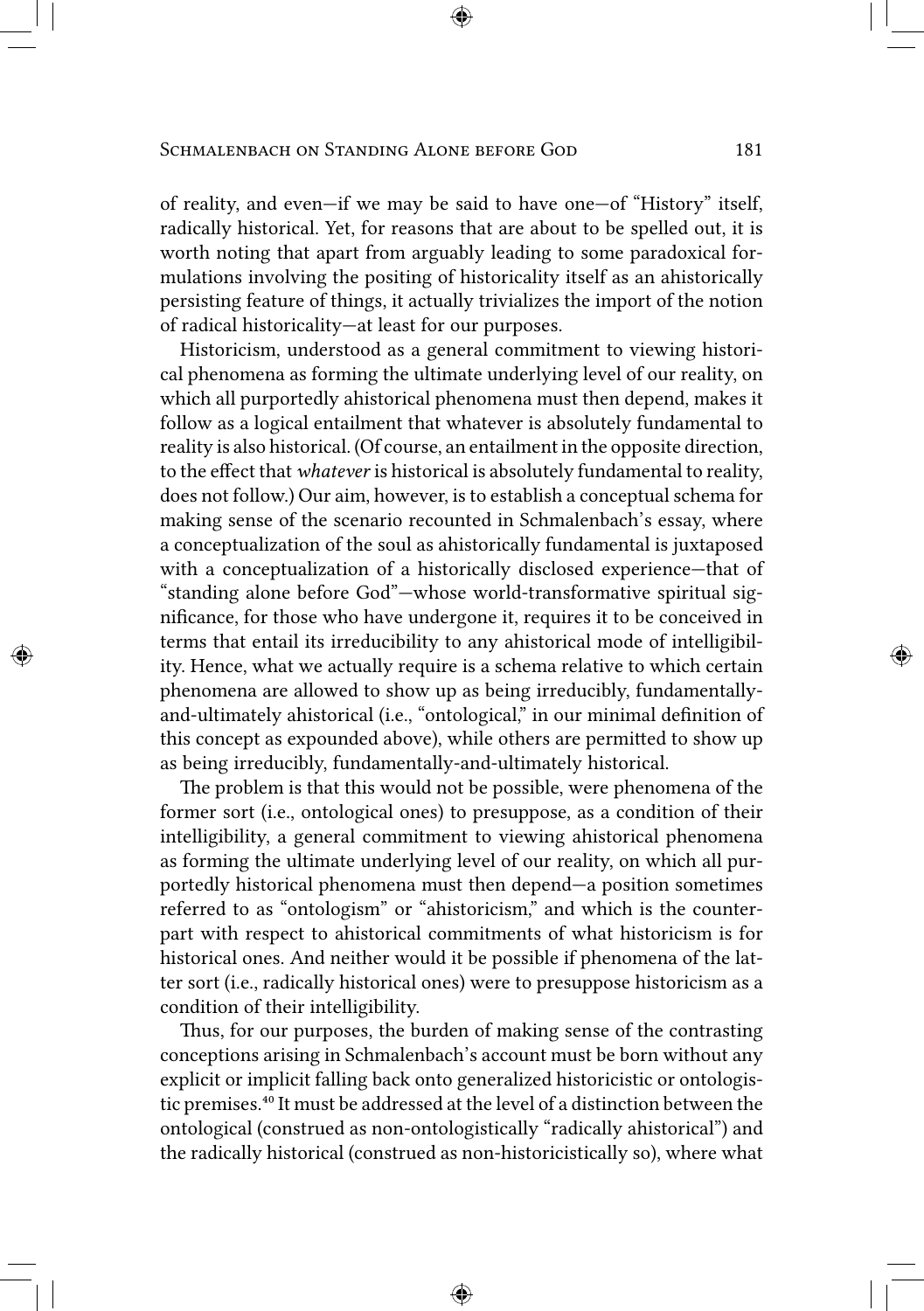marks these categories out as different from each other is, as was noted earlier, above all the fact that the former involves commitments whose intelligibility is not temporal-standpoint dependent, while the latter involves commitments whose intelligibility is so (and in specifically *ex post factum* terms).<sup>41</sup>

We may find an intuitive analogue of this differentiation—and of the relation obtaining between that which lies on each side of the contrast it purports to capture—in a certain interpretation of our everyday notion of a *default* understanding. Such an understanding (i.e., a default one) only obtains, on this particular reading of that term's significance, for a given domain on the assumption that the latter is, and continues to be, sealed off from contingently arising events, with this assumption being made unconditionally if it is made at all. Of course, the question of how far such a scenario could be relevant to our real-life experience as human beings is hugely complex and unresolved, but it does nevertheless have clear applications to certain sorts of artificial, or artefact-relative, environment.

40. This is a significant caveat, given the history of how some of the issues dealt with here have shown up in previous philosophical work. Accounts that seem entirely free of such premises often turn out not to be. For example, probably the most significant and original attempt to theorize the radically historical in modern times is to be found in the writings of Walter Benjamin—especially, *The Origin of German Tragic Drama*, trans. John Osborne (London: Verso, 1998). Yet the latter's ultimately Kantian approach requires him to posit a *generalized* conception of "the historical subject" as presupposed by *actual* "worldhistorical" developments. This makes it impossible to think of any of the developments he describes as being *in stricto sensu* irreducibly historical, as they are necessarily in turn predicated of a unitary entity designated by the term "world," which is clearly the subject of tacitly ontological forms of commitment. (Were this not to be the case, the position would collapse into incoherence: if "world-history," for Benjamin, in fact referred to just a plurality of histories, then each would presuppose its own historical subject. We would then have to see him as an early precursor of the contemporary tendency, associated principally but not exclusively with the philosopher Graham Harman, known as "object-oriented ontology," and as denying any role for transcendental subjectivity even while at the same time rejecting any form of empiricistic naturalism. This would clearly be unsatisfactory, given how steeped his thinking is in the conceptual tropes and philosophical commitments distinctive of German Romanticism—especially with regard to the unifying role invested by the latter in the human imagination and related forms of aesthetic sensibility.)

41. For discussion of related logico-linguistic issues as these relate to mainstream developments in analytical philosophy over the last 100 years or so, see Carl Humphries, "Proceduralism and Ontologico-Historical Understanding in the Philosophy of Language," in *Philosophy of Language and Linguistics: The Legacy of Frege, Russell, and Wittgenstein*, ed. Piotr Stalmaszczyk (Frankfurt: Ontos, 2014), 115–38. For an analysis of related issues pertaining to social dependency-relations between persons, see Carl Humphries, "The Family and its Ethos: A Philosophical Case-Study in Ontologico-Historical Understanding," *Rocznik Filozoficzny Ignatianum* 19, no. 2 (2013).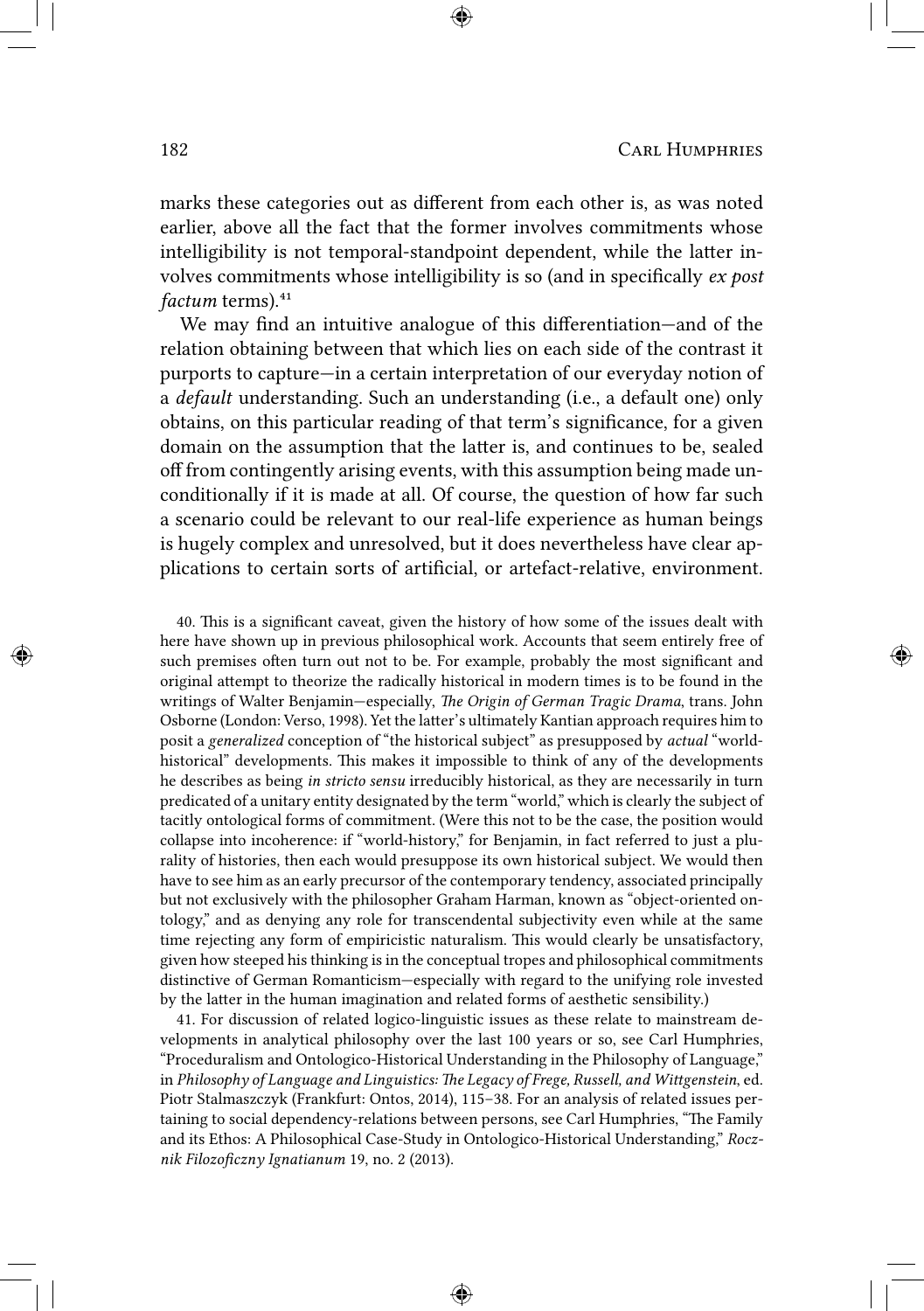A computer-software program, for instance, taken along with the operations intended to be carried out specifically within it, will normally generate a set of default procedures and settings, but if we look *back* at our past actual use of such programs, we often find that technical upsets and enhancements have resulted in a changed status for some of these. However, the very point of such defaults is that we do *not* think of them individually as *inherently* provisional, since this would undermine our ability to commit ourselves in practical terms to using the program at any given point in time. Rather, we entertain the assumption that a default that has not been overridden will continue not to be so, and—except in cases where we possess the competence to allow probabilistic calculations to influence our reasoning about the future—only surrender this assumption when it is *actually* overridden.<sup>42</sup>

### 3. Conclusion

Returning now to Schmalenbach's treatment of the philosophico-spiritual and cultural genealogy of the phenomenon designated by the term "lonesomeness," we may first remind ourselves that the deeper import of such an account, at least for its author, was probably intended to reside in its in-

42. We might say that what does or does not count as a default has been "updated," but if a computer specialist tells us in a non-general way that something "*will* be updated in the future, if and when problems arise," then, from the perspective of the non-specialist, he or she is surely either denying it the status of a genuine default or saying something too abstract to carry real practical significance. If the relevant grammatical operator is "when," then in non-general terms this must refer to a future actuality that is already concretely envisaged, implying that some problematic events have *already* transpired that undermine the default. If, on the other hand, it is "if," then we are talking about a hypothetical future scenario, but the assertion of that as a concrete possibility capable of undermining the default must be already grounded in present reality, so whatever features of the latter serve to ground it will entail that there are already reasons for treating the default as something provisional, and thus as not a real default—on our reading of that term. (On such a reading, a default is something stronger than just a provisional "working assumption," in the sense of a conditional *ceteris paribus* commitment assuming that *if* all other things are equal, *then* our existing understanding of the relevant domain will continue to be valid. We do not think of a default as obtaining in *ex ante factum* temporal-standpoint-dependent terms relative to its being overridden, for this would commit us to the future actuality of its being overridden, which would rob it of its practical validity in the present. Rather, "we" for whom it counts as a default think of it as being unconditionally valid, and "we" for whom something has actually arisen that put its validity into question surrender this unconditional commitment, replacing it with one subject to provisos. Clearly, a great deal more could be said on this particular topic, but to attempt to do so here would be to exceed the scope of the present article.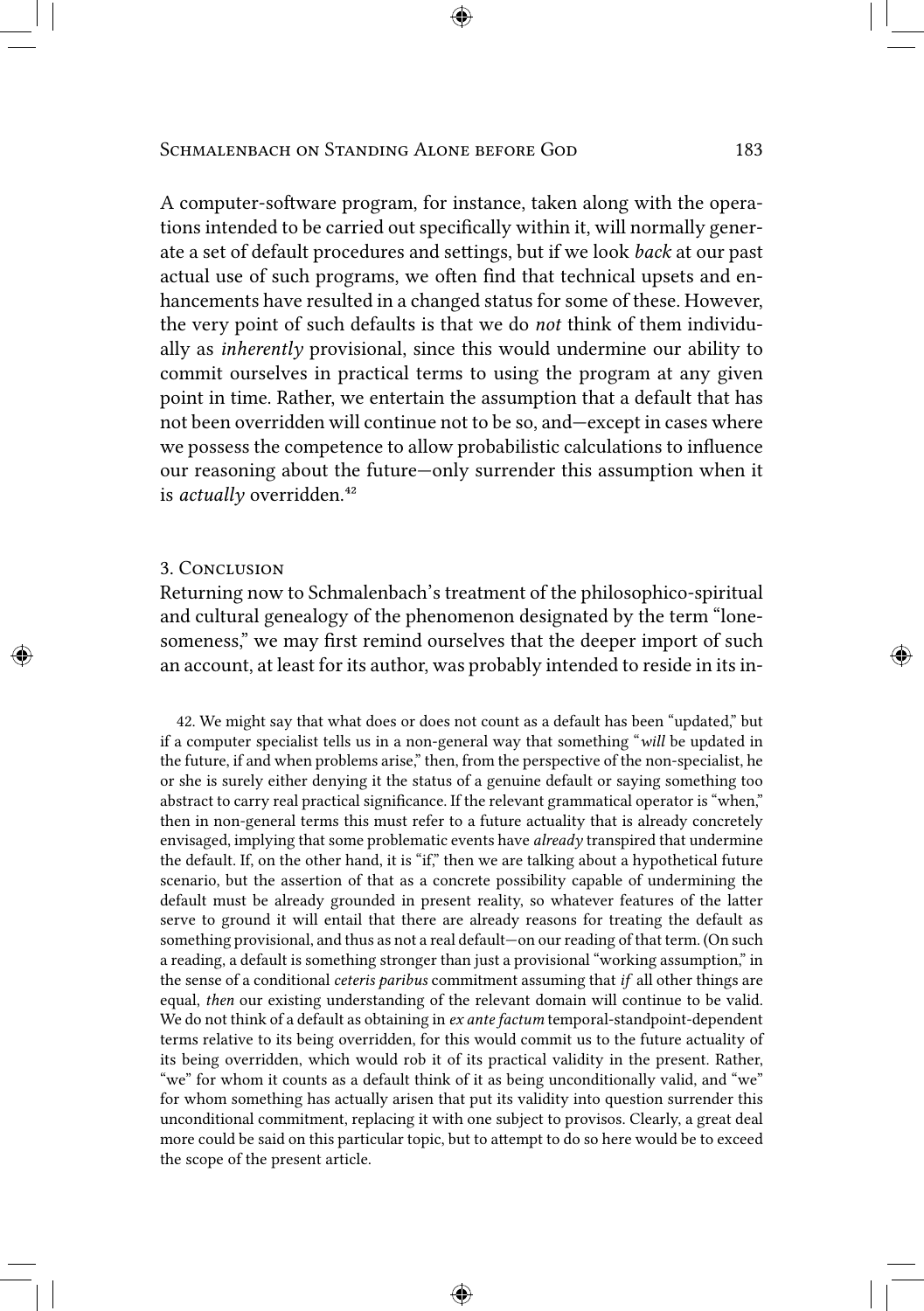tersection with the broader themes and concerns of his philosophical and sociological work—and, especially, in any implications it could have for our understanding of the relationship between Christianity (in its various stages of evolution) and the social phenomenon of "modernity."<sup>43</sup>

The analysis just given makes clear that outside of the problematic assumptions associated with ontologism and historicism as general positions in philosophy, the two structures of understanding identified by Schmalenbach must be taken to represent two mutually irreducible, because mutually incommensurable, phenomena. As such, it makes sense of the assertion that, in "metaphysicalizing" or "metaphysically concretizing" the experience that had presented itself to them as a radically historical one, the early proponents of an essentially modern, and soonto-be-secularized, conception of "lonesomeness" were in fact engaging in a serious misconceptualization. They sought to construe the radically historical as being encompassable by the radically ahistorical (i.e., the ontological—on our proposed minimal construal of the meaning of this term).But this could onlymake senseagainst thebackground of ontologistic premises, and these, in turn, as was argued above, would have been quite at odds with the non-trivial significance invested—elsewhere in central aspects of their own religious (or post-religious) culture—in the radically ahistorical (ontological) and the radically historical themselves. To the extent that such a misconceptualization may be said to have furnished one of the major turning points in the evolution of society towards its present form, that form, whatever its status and its reality for us now, can be said to rest on a conceptual mistake.

At the same time, the richness of historical detail accumulated over the course of Schmalenbach's account as he seeks to relate the developments discussed here to cultural, philosophico-spiritual, and artistic dimensions of human history also testifies to another important feature. This is that,

43. At least, "modernity" as construed by Schmalenbach himself, and by those others notably Weber and those influenced by him—operating within the same tradition of social thought. Of course, the latter's central claims about the role played by certain forms of Protestantism in the evolution of capitalism continue to be highly controversial to this day. Few commentators now support his claims in their overall original form, or without major qualifications. Nevertheless, the continuing debate amongst social theorists regarding the extent of their validity suggests that at some level, at least, they can be thought of as capturing a significant connection. As such, they might well have rather more of the character of a perspicuously revealing *description* (in Wittgenstein's sense) than that of a causal-historical *explanation*. (This would be in spite of the fact that the latter, couched as it typically is in the methodological assumptions of a quasi-scientific approach, perhaps comes closer to what Weber himself aspired to achieve.)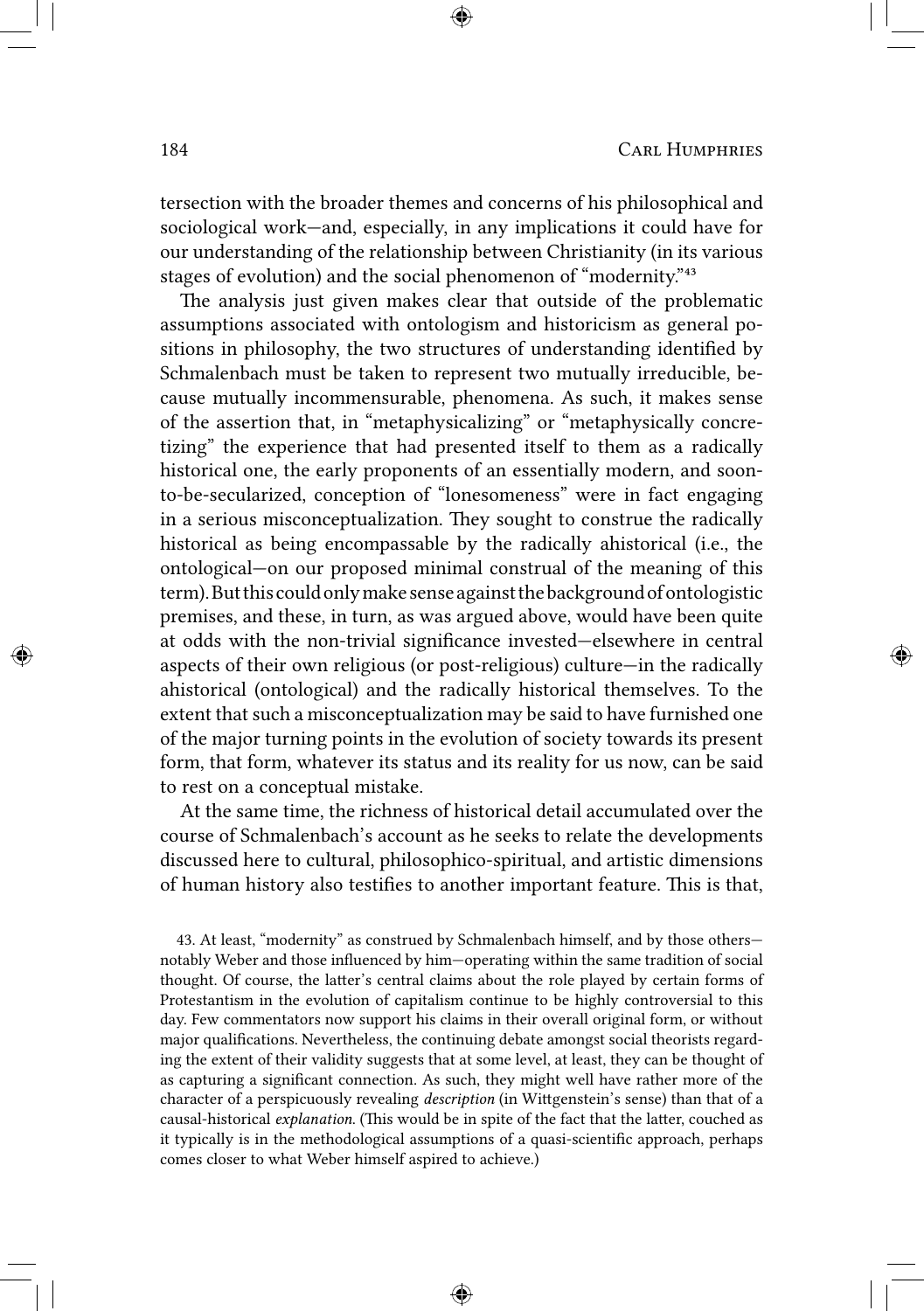from practically the earliest accessible stages of the genealogy as it relates to Christianity, the roots of these two forms of religious understanding the one ontological, the other radically historical—show up as closely interwoven. That is to say, the early cultural forms mentioned by Schmalenbach, in which the concept of individual aloneness first shows up as a reference point for individually revealed spiritual truth, also coincide with critical stages in the historical transition from a myth-based paradigm of ethical and spiritual culture (the Homeric Greeks and their historical equivalents elsewhere) to an essentially metaphysico-political one (the Roman state, reconceived and re-founded in the light of its relationship to Christianity).

This suggests that we should at least take seriously the thought that, when it comes to understanding its innermost structure of commitment, Christianity—at least asit has come down to us todayin theWest—demands to be comprehended in terms of a *dual-aspect* paradigm of intelligibility. Such a paradigm would lead us to view it as presenting two radically distinct approaches to spiritual and philosophical matters, standing in a relation to one another that makes them mutually irreducible *and* mutually dependent. A striking conclusion would then follow, which is that given how these two approaches have shown up in the light of the conceptual considerations elaborated here, it would not make sense to assert the obtaining of that relation between them in *either* specifically historical *or* specifically ahistorical (i.e., ontologico-metaphysical) terms. With Christianity thus construed, the thought that we should treat the internal (i.e., religiously committed) perspective of its practitioners as being irreducible to any strictly external set of concerns would then require us to draw similar conclusions regarding the issue of how best to conceptualize the connections obtaining at a more general level between Christianity and modern society.

#### **BIBLIOGRAPHY**

- Benjamin, Walter. *The Origin of German Tragic Drama*. Translated by John Osborne. London: Verso, 1998. Originally published in German as *Ursprung des deutschen Trauerspiels* (Berlin: Ernst Rowohlt Verlag, 1928).
- Humphries, Carl. "Proceduralism and Ontologico-Historical Understanding in the Philosophy of Language." In *Philosophy of Language and Linguistics: The Legacy of Frege, Russell, and Wittgenstein*, edited by Piotr Stalmaszczyk, 115– 38. Frankfurt: Ontos, 2014.
- . "The Family and its Ethos: A Philosophical Case-Study in Ontologico-Historical Understanding." *Rocznik Filozoficzny Ignatianum* 19, no. 2 (2013): 7–31.